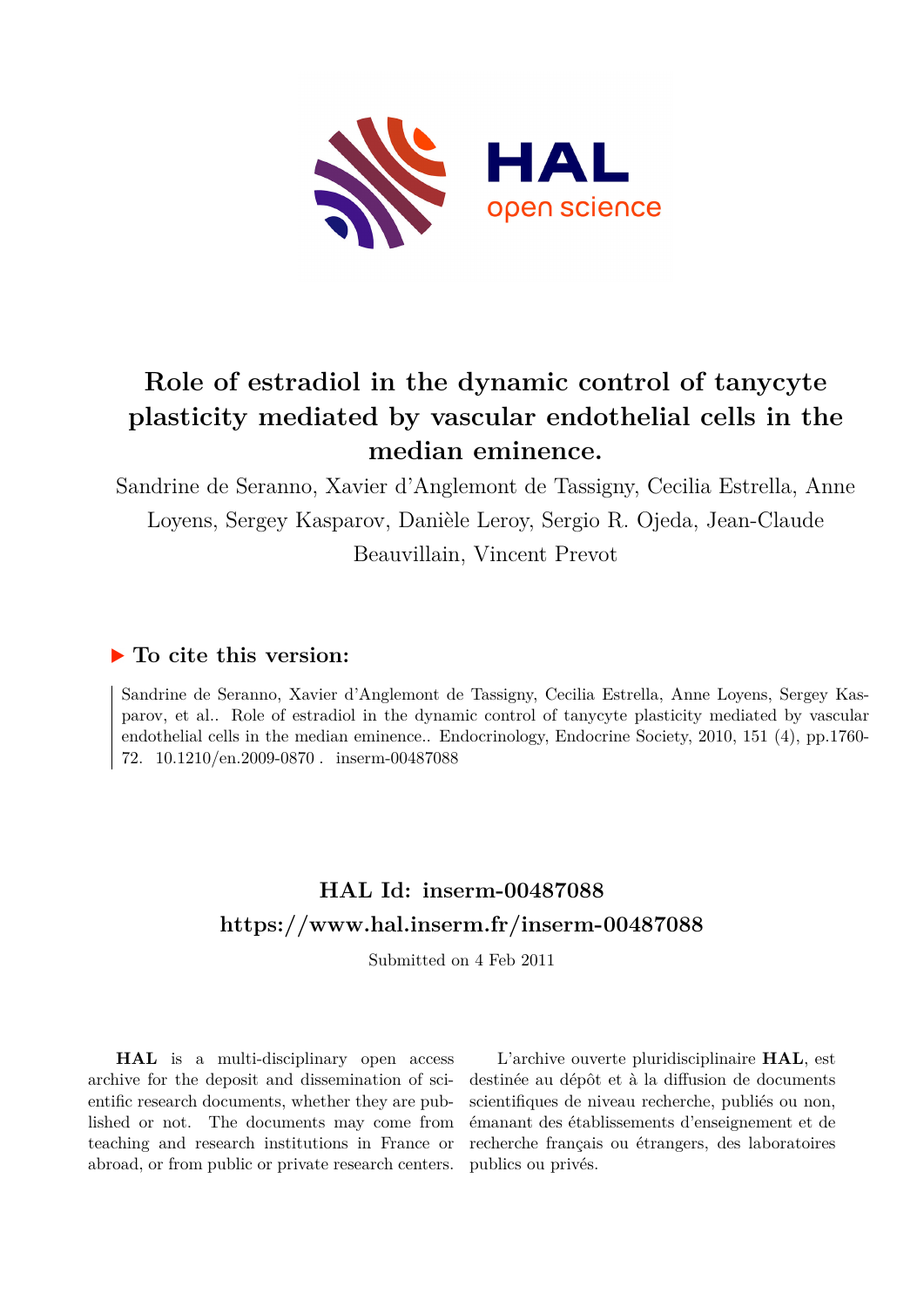## *Role of estradiol in the dynamic control of tanycyte plasticity mediated by vascular endothelial cells in the median eminence*

**Sandrine De Seranno** 1 2 **, Xavier D Anglemont De Tassigny** ' 1 2 **, Cecilia Estrella** 1 2 **, Anne Loyens** 1 2 **, Sergey Kasparov** 3 **, Dani le** è **Leroy** 1 2 **, Sergio R. Ojeda** 4 **, Jean-Claude Beauvillain** 1 2 **, Vincent Prevot** 1 2 \*

<sup>1</sup> Centre de recherche Jean-Pierre Aubert INSERM : U837, Université du Droit et de la Santé - Lille II, Faculte de medecine 1, place de *verdun 59045 LILLE CEDEX,FR*

<sup>2</sup> IMPRT, Institut de médecine predictive et de recherche thérapeutique INSERM : IFR114 , CHRU Lille , Centre anti-cancéreux O. Lambret , Institut Pasteur de Lille, Université du Droit et de la Santé - Lille II, Faculte de Medecine 1, Place de Verdun 59045 LILLE CEDEX,FR

*Department of Physiology 3 University of Bristol , School of Medical Sciences, Bristol, BS8, 1TD,GB*

<sup>4</sup> Division Neuroscience Oregon National Primate Research Center, Oregon Health & Sciences University, 505 NW 185th Avenue, *Beaverton, OR, 97006,US*

\* Correspondence should be adressed to: Vincent Prevot <vincent.prevot@inserm.fr >

## **Abstract**

**In the ever-changing physiological context of the neuroendocrine brain, the mechanisms by which cellular events involving neurons, astroglia and vascular cells are coordinated to bring forth the appropriate neuronal signaling is not yet known but is amenable to** examination. In the median eminence of the hypothalamus, endothelial cells are key players in the plasticity of tanycytes – specialized **astroglia-- and neuroendocrine synapse efficacy. Here we report that estradiol acts on both purified endothelial cells and isolated tanycytes to trigger endothelial-to-glial communication that leads to a sudden and massive retraction of tanycyte processes. The blockade of endothelial nitric oxide (NO) synthase (eNOS) by in vitro adenoviral-mediated gene transfer of a dominant negative form of eNOS abrogates the estradiol-induced tanycyte plasticity mediated by endothelial cells. In parallel, increases in prostaglandin-E<sup>2</sup> (PGE ) due to changes in cyclooxygenase-1 (COX-1) and COX-2 expression induced by the exposure of tanycytes to estradiol, <sup>2</sup>** promote acute tanycyte plasticity. We also demonstrate by electron microscopy that the administration of PGE, to median eminence **explants induces rapid neuroglial plasticity at the neurovascular junction of neurons that release gonadotropin releasing hormone** (GnRH) (the neuropeptide controlling reproduction). Conversely, preventing local PGE, synthesis in the median eminence of adult **female rats with the COX inhibitor indomethacin impairs the ovarian cycle, a process that requires a pulsatile, coordinated delivery of GnRH into the hypothalamo-hypophyseal portal system. Taken together, our findings show that estradiol controls the dialogue between endothelial cells and astroglia to regulate neuroglial plasticity in the neuroendocrine brain.**

**Author Keywords** LHRH ; endothelial nitric oxide synthase ; COX ; prostaglandin ; neuroglial plasticity ; hypothalamus ; reproduction

**MESH Keywords** Analysis of Variance ; Animals ; Blotting, Western ; Cell Communication ; drug effects ; physiology ; Cell Culture Techniques ; Cell Shape ; drug effects ; physiology ; Cells, Cultured ; Dinoprostone ; pharmacology ; Endothelial Cells ; drug effects ; physiology ; Ependyma ; drug effects ; physiology ; Estradiol ; pharmacology ; physiology ; Hypothalamo-Hypophyseal System ; physiology ; Median Eminence ; physiology ; Neuroglia ; drug effects ; physiology ; Nitric Oxide Synthase Type III ; physiology ; Prostaglandin-Endoperoxide Synthases ; physiology ; Rats ; Rats, Sprague-Dawley

## **Introduction**

It is generally accepted that neurons, glia and brain capillaries are organized into well-structured neuro-glio-vascular units, in which individual astroglial cells support the function of specific neuronal populations and territories, and communicate with associated segments of the microvasculature  $(1, 2)$ . These microfunctional domains are likely to play an important role in maintaining a precisely regulated microenvironment for reliable neuronal signaling in an ever-changing physiological context. Gaining new insights into how cellular events that involve neurons, astroglia and vascular cells are orchestrated is therefore fundamental to an improved understanding of brain function.

The median eminence of the hypothalamus, which constitutes the ventral border of the third ventricle, provides an excellent model in which to investigate the complex relationship between neurosecretion, function-related morphological plasticity involving neuronal-glial-endothelial interactions, and the expression of key physiological functions. Over the past decade, it has been established that fluctuating physiological conditions during the ovarian cycle do indeed have the power to reversibly alter structural relationships among the various cell types of the median eminence that specifically interact with axon terminals containing gonadotropin releasing hormone (GnRH) (3, 4), the neuropeptide that controls gonadotropin secretion and reproduction. Median eminence dynamics involve neurosecretory axons, tanycytes (specialized ependymoglial cells) and the basal lamina of the brain, the last of which secreted peptides must cross in order to enter the blood  $(5 - 7)$ . During the ovarian cycle, under conditions of low gonadotropin output, GnRH-secreting axon terminals are completely surrounded or engulfed by tanycytes, which prevent direct access to the vascular wall and thus create a diffusion barrier impeding GnRH entry into the pituitary portal circulation (8). During the preovulatory surge, a structural remodeling of tanycytes occurs, resulting in the release of the engulfed axons and the establishment of direct neurovascular contacts between GnRH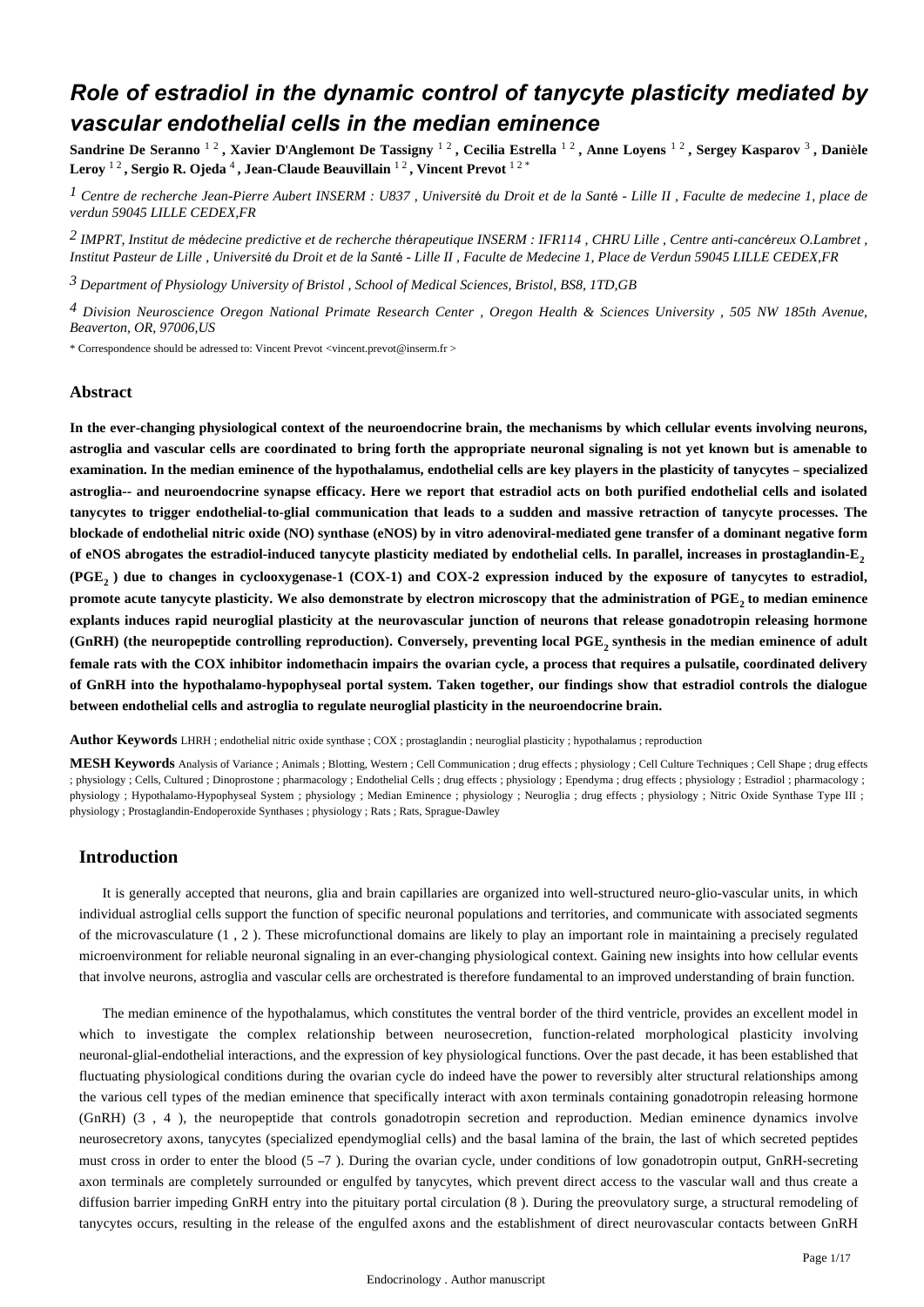neurons and the endothelial Wall (8). Although the cell-cell signaling mechanisms underlying tanycyte plasticity have been investigated to some extent  $(9, 10)$ , it is not yet known how tanycytes differentially retract under the various physiological conditions mentioned above.

We have previously shown that vascular endothelial cells of the median eminence play a key role in modulating neuroglial remodeling via a signaling pathway mediated by nitric oxide (NO), thereby modifying "neuroendocrine synapse" efficacy at the GnRH neurovascular junction (9). NO, which travels readily across cellular membranes, mediates most of its effects by binding to the prosthetic heme group of the enzyme NO-sensitive guanylyl cyclase, resulting in increased production of cGMP  $(11 - 13)$ . NO can also regulate the activity of COX1 and 2, other heme containing enzymes, and thus elicits prostaglandin release (14). Here we propose that local neuroglial plasticity in response to the ovarian cycle depends to a great extent on the activation of endothelial cells by locally delivered blood-borne estrogens. Our hypothesis is rooted in three observations: (i) cyclic fluctuations in estrogen levels have previously been shown to dramatically alter brain structure and function (15 –19), (ii) endothelial cells respond to a rise in the gonadal secretion of estrogens with an increase in NO efflux that stimulates GnRH release (20), and may thus constitute a key element of the process by which peripheral information is transferred from the microcirculation to the brain, and (iii) NO-induced signaling in tanycytes triggers the release of bioactive compounds such as eicosanoids that mediate certain effects of estrogen on both brain plasticity and reproduction  $(9, 21 -23)$ . The findings reported here point to a critical role for brain vascular endothelial cells in the dynamic control of brain communication with the periphery, and raise the exciting possibility that endothelial cell-initiated signaling is capable of coordinating local neuroglial activity within specific functional microdomains.

## **Materials and Methods**

#### **Animals**

Sprague-Dawley rats were purchased from Janvier (Saint Berthevin, France). They were housed in a room with a controlled photoperiod (14h of light and 10h of darkness) and temperature (23–25 $^{\circ}$ C). Ad libitum access to water and food pellets was provided. All experiments were carried out in accordance with the European Communities Council Directive of November 24, 1986 (86/609/EEC) regarding mammalian research, and were approved by the Animal Use Committee of the University of Lille 2.

#### **Reagents**

17β-Estradiol, N<sub>ω</sub>-Nitro-L-arginine methyl ester (L-NAME; a nitric oxide synthase inhibitor), L-arginine (the precursor of NO), sodium nitroprusside (SNP; a NO donor) were from Sigma (St. Louis, MO) and prostaglandin E2 (PGE, ) and 8-Bromo-cyclic GMP (Br-cGMP; a cell permeable cGMP analog) were purchased from Calbiochem (Meudon, France). The in situ cell death detection TUNEL kit was from Roche (Manheim, Germany).

#### **Primary cell culture**

Tanycytes and endothelial cells were isolated from the median eminence of the hypothalamus of 10 day old rats, cultured and characterized as described in our previous studies (9, 10) and detailed in the Supplemental Data. Dissociated tanycytes and purified endothelial cells of the median eminence were cultured in DMEM/F12 (Invitrogen, Cergy Pontoise, France) supplemented with 10% (v/v) donor calf serum (Invitrogen) and in in DMEM (Invitrogen) supplemented with 10% of fetal bovine serum (Invitrogen), 1 % L-glutamine (Invitrogen), respectively, under humid atmosphere of 5 %  $CO_2$ -95 % air at 37 °C.

## **Coculture of tanycytes with endothelial cells of the median eminence**

Tanycyte cultures seeded onto 18mm diameter coverslips coated with poly-L-lysine (Sigma) and purified endothelial cells placed in 12 well-plates were grown until they reached 90% confluence. Tanycytes and endothelial cells were then placed in tanycyte/endothelial defined medium (T/EDM; DMEM/F12 devoid of phenol red supplemented with 5μg/ml insulin and 100μM putrescin) for 48h in the presence or absence of physiological levels of 17 $\beta$ -estradiol (5 nM) (21, 24). After these 2 days of culture, the coverslips were placed above a confluent monolayer of vascular endothelial cells, with the tanycyte cell layer facing towards the endothelial cells and separated from them by glass chips. Cells were cultured for 30 min in fresh T/EDM containing or not estradiol depending on the aforementioned pre-treatment condition. The coverslips were then fixed in 4% paraformaldehyde. Tanycytes were stained with Alexa 588® -X phalloidin (Molecular Probes, Eugene, OR) to visualize filamentous actin.

#### **Determination of actin cytoskeleton remodeling**

For morphological evaluation of the reorganization of the actin cytoskeleton in isolated tanycytes submitted to different treatments, cells were classified into 3 different phenotypic classes, defined as follows. Class 1: cells with cortical actin, i.e. actin present around the edges of the cell, and that can be considered submembranous actin; class 2: cells bearing heavy stress fibers, parallel actin fibers present throughout the cytoplasm, but no cortical actin; class 3: "retracted cells," i.e. processes-bearing cells with retracted and reduced cytoplasm. Alexa 588® -X phalloidin-stained cultures were imaged using a fluorescent system (DMRB microscope, DC300FX camera, FW4000 software; Leica). Twelve fields per coverslip, chosen at random, were acquired at 400 X magnification. For each image, the total number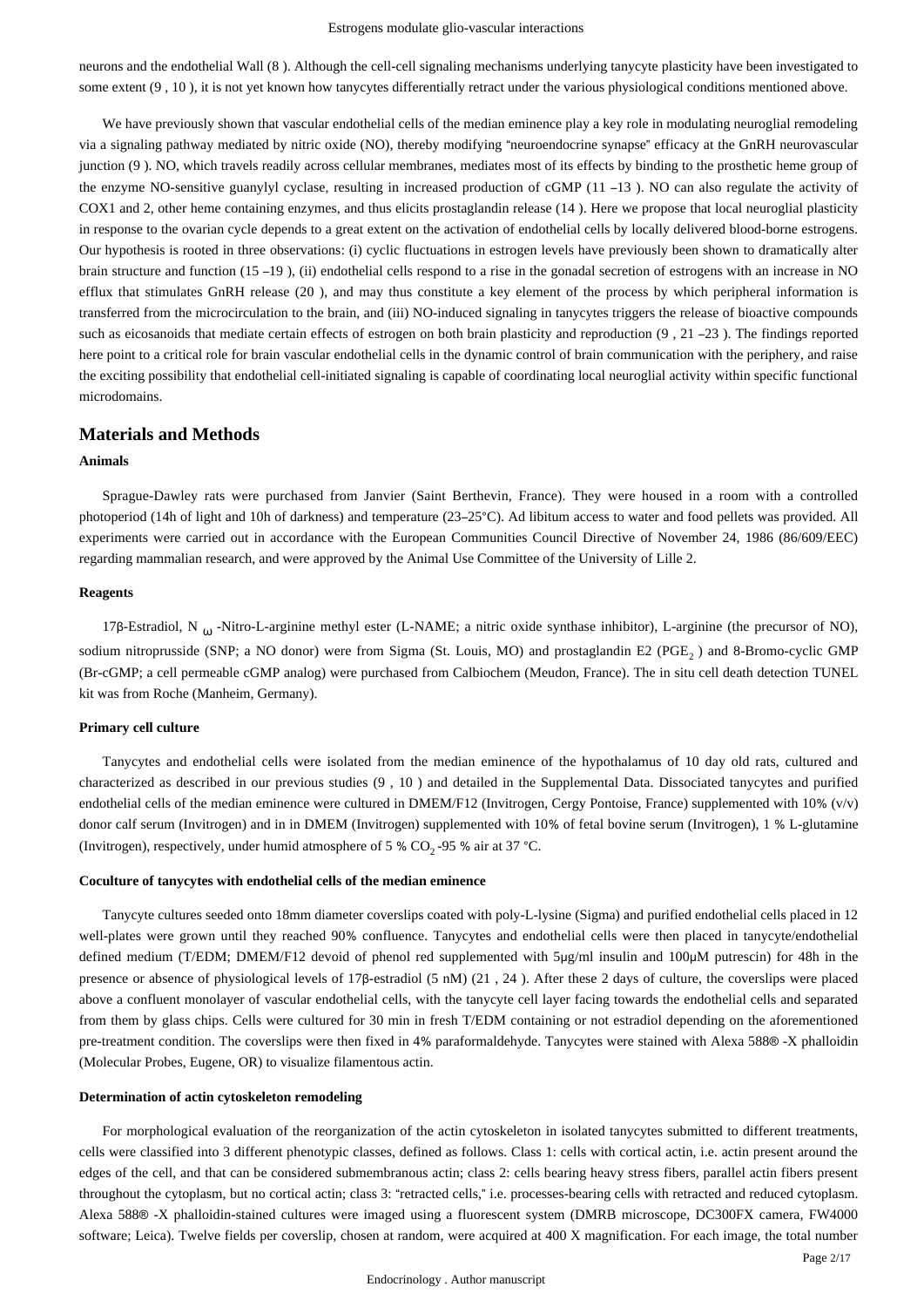of cells present in each field was counted. Then, cells corresponding to each class were counted sequentially. With this method, each cell was counted only once and thus reported in only one group. The results obtained from sequential analysis of the same field were added, and the percentage of cells belonging to each class calculated. At least 4 coverslips and an average of  $479 \pm 22$  cells were analyzed per experimental condition. Each experiment was repeated at least twice using independent cultures. To avoid bias on the part of the observer, the quantification was repeated by an independent investigator blind to the experimental conditions.

#### **Adenoviral gene transfer in endothelial cells of the median eminence**

Purified vascular endothelial cells of the median eminence were infected with  $1.5 \times 10^9$  plaque-forming units (pfu)/ml of Ad-DN-eNOS, a replication-deficient recombinant adenoviral vector driving the expression of a truncated eNOS under the constitutive control of the human cytomegalovirus (hCMV) promoter enhancer (25). DN-eNOS lacks catalytic activity yet retains the first 737 N-terminal amino acids required for myristoylation  $(26)$ , i.e., for its anchorage to the plasma membrane  $(27)$ . It acts as a dominant negative (DN) inhibitor of wild-type eNOS activity by heterodimerization with the native protein to form non-functional dimers (28). To visualize the efficiency of infection in cultures, Ad-DN-eNOS was mixed with Ad-CMV-eGFP ( $2 \times 10^9$  pfu/ml), which expresses enhanced green fluorescent protein (eGFP). Endothelial cells were seeded onto 12-well plates, grown to 80 % confluence, and infected for 1h at 37°C with the adenoviral vectors in DMEM with 2% fetal bovine serum, 1% L-glutamine and 1% penicillin/streptomycin. After infection, cells were cultured for 4 additional days in a culture medium containing 10% fetal bovine serum. Endothelial cells of the median eminence were then placed in T/EDM for 48h and used for coculture experiments. Infected cells were visualized using a Leica DMIL inverted fluorescent microscope.

#### **Immunoprecipitation and Western blotting**

Protein extracts were prepared in lysis buffer, immunoprecipitated, size-fractionated and transferred to polyvinylidene difluoride (Invitrogen, Carlsbad, CA) membranes, as described previously  $(15, 29)$ . The following antibodies were used: rabbit polyclonal anti-eNOS (C-ter) (sc-654, Santa Cruz, CA) and eNOS(600) (1:1000; #9572, Cell Signaling Technology) antibodies; rabbit polyclonal antibody to sGC (1:1000; #371712; Calbiochem); polyclonal goat antibodies to COX-1 and COX-2 (1:500; sc-1752 and sc-1745, respectively, Santa Cruz); rabbit polyclonal antibody to ERα (1:500; #06-935, Upstate, Waltham, MA); and goat polyclonal antibody to ERβ (1:100; sc-6822; Santa Cruz). Densitometric analyses of Western blot signals were performed using Image J analysis software (W.s. Rasband, National Institutes of Health, Bethesda, MD, http://rsb.info.nih.gov:ij/, 1997-2006).

## Assessment of ultrastructural changes induced by PGE<sub>2</sub> treatment in median eminence tissue

To determine whether PGE, promotes morphological changes in the external zone of the median eminence, ex vivo experiments were performed using a protocol described previously (9) and detailed in the Supplemental Data.

#### **Intracerebral infusion of an inhibitor of COX activity**

To determine the importance of functional COX activity within the median eminence for the central control of the reproductive cycle, in vivo experiments were performed. Indomethacin, an inhibitor of COX activity, was chronically infused into the median eminence using a protocol described previously (9) and detailed in the Supplemental Data.

#### **Statistics**

Differences between several groups were analyzed by one-way ANOVA followed by the Student-Newman-Keuls multiple comparison test for unequal replications. The comparison of two groups was subjected to the unpaired t-test. Data from animals within the same treatment group were subjected to one-way repeated measures ANOVA before being subjected to the Student-Newman-Keuls test. The threshold for significance was set at  $p<0.05$ . To compare percentages, groups were subjected to arc-sine transformation before statistical analysis to convert them from a binomial to a normal distribution  $(30)$ .

## **Results**

## **Estradiol induces acute cell retraction in tanycytes cocultured with purified endothelial cells of the median eminence**

To explore the role of estradiol in modulating the signals conveyed by endothelial cells to tanycytes, and to determine what impact it has on the morphology of these ependymoglial cells, median eminence tissue from postnatal day 10 (P10) rats was used to generate primary cultures of tanycytes and to purify vascular endothelial cells by a sequential panning method. The putative expression of estrogen receptor (ER) proteins in cultured glial and endothelial cells, as previously shown in the median eminence in vivo by others (31), was assessed by Western blots. Whereas Estrogen receptor (ER) alpha was the predominant form in protein extracts from the median eminence, both ER alpha and ER beta were present in cultured tanycytes and endothelial cells of the median eminence (ECMEs) (Fig. 1A ). Tanycytes and ECMEs may thus be capable of sensing estrogens in vitro. Both cell types were exposed to physiological levels of estradiol (5 nM) for 48h before coculture. The tanycytes were cultured as a monolayer on coverslips that were then placed on top of the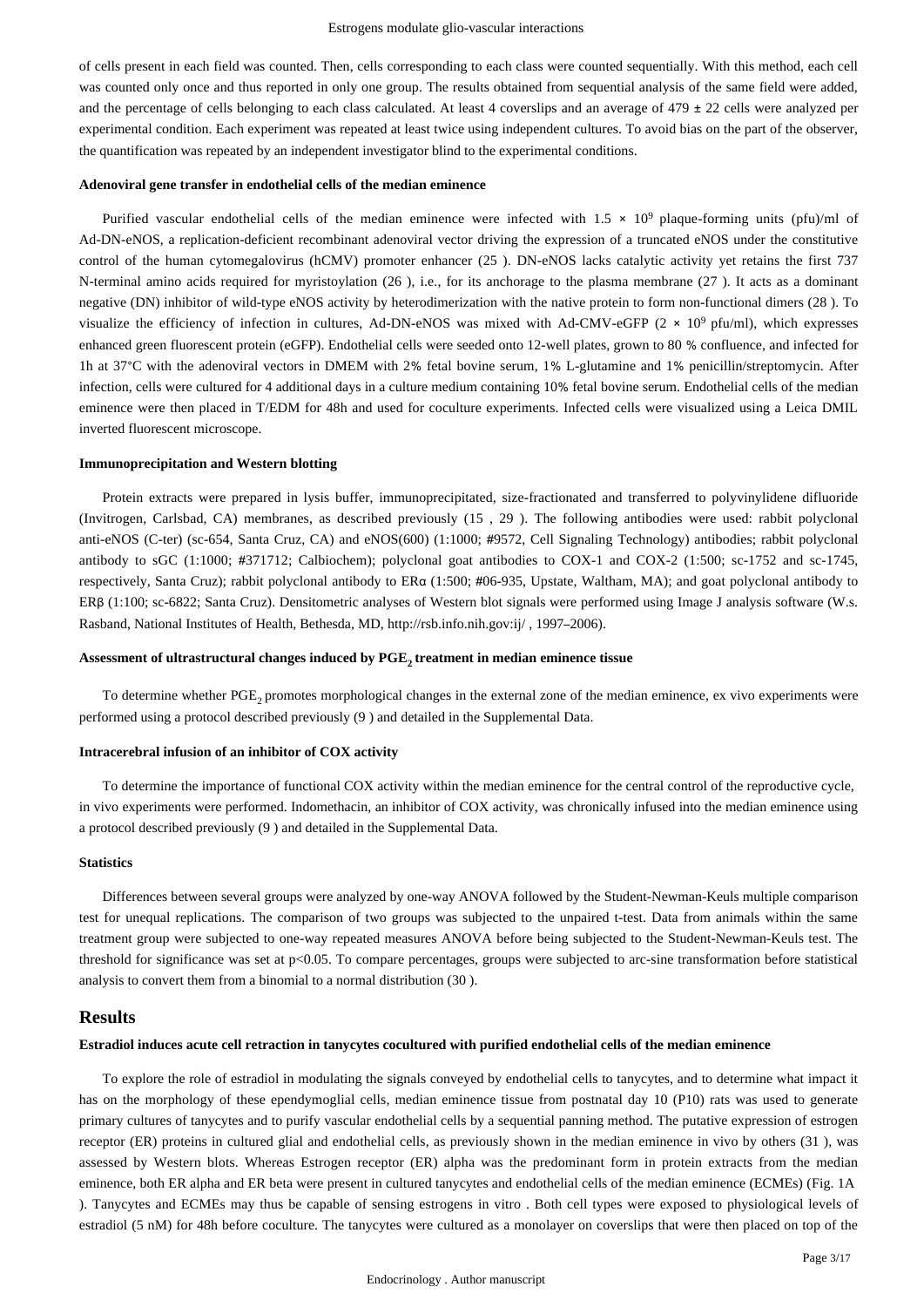ECME monolayer, so that the astroglial cells faced the endothelial cells. After 30 min, the tanycytes were fixed and subjected to F-actin staining using Alexa 588-conjugated phalloidin. In of control (non-estradiol-treated) tanycytes cultured without ECMEs,  $72 \pm 8$  % had the features of class 1 tanycytes, i.e. cells with a substantial fraction of the actin filaments located adjacent to the cell membrane (cortical actin; Fig. 1B, small arrowheads). In contrast, in the presence of ECMEs, bundles of actin filaments formed heavy parallel stress fibers arranged along the entire longitudinal axis of the cell in  $81 \pm 9$ % of the tanycytes (class 2 tanycytes; Fig 1E). Strikingly, while 48h estradiol treatment resulted in no major actin cytoskeleton remodeling in tanycytes cultured alone, instead increasing the proportion of cells harboring puncta of polymerized actin (Fig. 1C, asterisk,  $28 \pm 2$  % under estradiol treatment vs.  $12 \pm 4$  % in control conditions), it promoted the dramatic retraction of tanycytes (T) exposed for 30 min to endothelial cells (class 3 tanycytes; Fig. 1F, long arrowhead; Fig. 1H ).

We have previously shown that endothelial cells of the median eminence promote an acute remodeling of the actin cytoskeleton in tanycytes via the release of the gaseous messenger NO  $(9)$ . We thus tested the possibility that the retraction of estradiol-treated tanycytes induced by exposure to estradiol-treated ECMEs was caused by NO. The pretreatment of estradiol-treated endothelial cells with L-NAME (1 mM), an inhibitor of NO synthase (NOS) activity, before the introduction of tanycytes into the culture, significantly attenuated cell retraction in the latter (Fig. 1G,H). These findings suggest that NO is necessary for endothelial cells to promote tanycyte plasticity in an environment containing nanomolar concentrations of estrogen.

## **Estradiol-induced acute cell retraction in cocultured tanycytes requires the functional integrity of eNOS signaling in endothelial cells**

As in the median eminence in vivo (32), purified vascular endothelial cells in culture express endothelial NOS (eNOS) (9) which we have previously shown to be a major source of NO production in the median eminence of the hypothalamus (8). To more specifically investigate the role of eNOS in estradiol-induced endothelial cell-mediated tanycyte plasticity, a dominant negative eNOS protein (DN-eNOS) was expressed in ECMEs using replication-deficient adenoviral vectors (Ad-DN-eNOS) (25, 33, 34). This mutant eNOS contains the NH<sub>2</sub>-terminal sequence required for myristoylation, i.e., membrane anchoring, but lacks catalytic activity (Fig. 2A) (25). Cells were co-infected with an adenoviral vector driving endothelial GFP expression (Ad-eGFP). Western blot analyses showed that Ad-DN-eNOS-infected endothelial cells expressed an 80 kDa eNOS-immunoreactive species but this truncated isoform of eNOS was not seen in cells infected with Ad-eGFP alone (Fig. 2B). To determine whether the truncated eNOS protein is capable of physically interacting with wild-type eNOS to form non-functional dimers in ECMEs (25), we next performed co-immunoprecipitation assays. Immunoprecipitation with antibodies raised against wild-type eNOS resulted in the coprecipitation of DN-eNOS in endothelial cells co-infected with Ad-DN-eNOS and Ad-eGFP (Fig. 2C), but not in uninfected cells or in cells infected with Ad-eGFP alone (Fig. 2C).

To determine whether functional eNOS is required for endothelial cells to promote plastic changes in the actin cytoskeleton and/or the shape of tanycytes, we cocultured these ependymoglial cells with ECMEs that were or were not infected with viral constructs, in the presence or absence of estradiol (5 nM, 48h) (Fig. D–G). Most tanycytes cocultured for 30 min with ECMEs treated with Ad-eGFP alone ( Fig. 2D ) or left uninfected (not shown) had the features of class 2 tanycytes (Fig. 2H; [ANOVA,  $F_{Class\ 2/5,17)} = 8.826$  p < 0,001], tanycytes cocultured with Ad-eGFP infected vs. uninfected endothelial cells  $p = 0.376$ ). In contrast, when tanycytes were cocultured with Ad-DN-eNOS-infected ECME (Fig. 2F), there was a significant increase of class 1 cells, i.e., cells showing mainly cortical actin ([ ANOVA,  $F_{Class 1 (5.17)}$  = 13.568 p < 0,001], p < 0.001 from cocultures with uninfected ECME) and a concomitant reduction in the number of class 2 cells ( $p = 0.004$ ; Fig. 2I). Similarly, the expression of truncated eNOS in endothelial cells prevented the latter cells from triggering retraction, i.e. the formation of class 3 cells, in estrogen-treated tanycytes (Fig. 2G; Fig. 2H; [ANOVA,  $F_{Class 3 (5,17)} = 25.275$  p  $<$  0,001], p  $<$  0,001 from estradiol-treated cocultures with uninfected ECME), while coculture with ECME infected with Ad-eGFP did not ( Fig 2E, Fig. 2H; p = 0,057). Taken together, these findings suggest that eNOS activity is required by endothelial cells both for the promotion of rapid cytoskeletal remodeling in tanycytes under control conditions, and for acute cell retraction in the the latter under the influence of estradiol.

#### **Triggering endothelial NO secretion causes tanycyte retraction**

In previous studies, we have shown that estradiol treatment causes a dramatic increase in eNOS expression  $(35)$  and activity  $(20, 36)$ within the median eminence of the hypothalamus. To determine whether estradiol exerts a similar stimulatory effect on eNOS expression in vitro , cultured ECMEs were treated with estradiol (5 nM, 48h) and subjected to Western blot analysis. Estradiol increased the expression of eNOS in ECMEs by 50 % (eNOS/actin signal ratio,  $0.681 \pm 0.077$  in controls vs.  $1.240 \pm 0.104$  in estradiol-treated ECMEs: t-test,  $p = 0.005$ ,  $n = 4$ ; Fig. 3A ). These findings, together with our data demonstrating that eNOS activity plays a key role in endothelial-to-ependymoglial communication processes (Fig. 2), suggest that endothelial cell-induced tanycyte retraction in the presence of estradiol may result from an increased production of NO by endothelial cells. To further substantiate this hypothesis, we triggered NO biosynthesis in non-estradiol-treated cocultures using L-arginine (500 μM), the precursor of NO and a well-established activator of eNOS activity in clultured endothelial cells (37). While 500 μM L-arginine had no effect on actin cytoskeleton remodeling when it was applied to simple tanycyte cultures (data not shown), quantitative analysis revealed that 30 min of L-arginine treatment induced the occurrence of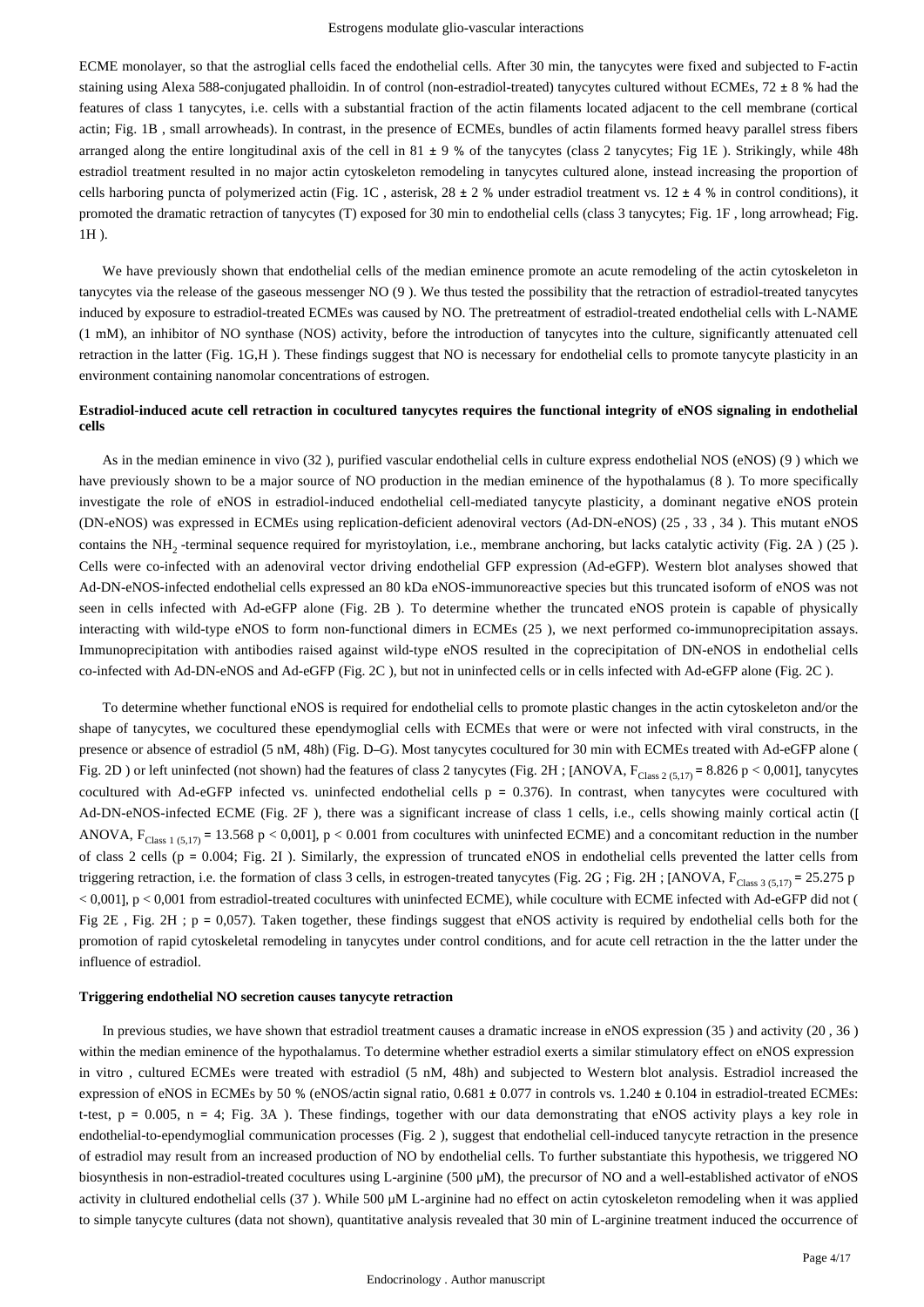tanycytes with retracted cytoplasm and long, slender processes (arrowhead, Fig. 3B) in addition to cells containing thick stress fibers (arrows, Fig. 3B) when tanycytes were cocultured with ECMEs. However, because the incidence of cell retraction promoted by L-arginine in cocultures ( $\sim$  15 %, Fig. 3B) was much lower than that seen after estradiol application ( $\sim$  50–70 %, Fig. 1H, Fig. 2), an increase in eNOS expression and/or activity in ECMEs is unlikely to fully account for the endothelial cell-mediated tanycyte retraction induced by the effect of estradiol on both cell types.

#### **Estradiol sensitizes tanycytes to NO**

The application of the NO donor sodium nitroprusside (SNP; 100 nM) to primary cultures of tanycytes for 30 min precisely mimicked the effects of coculture with ECME (Fig. 1B, 2E), causing a significant increase in the proportion of tanycytes exhibiting heavy stress fibers (Class 2 phenotype) as compared to controls or to tanycytes exposed to 10 nM SNP (Fig. 4A–C). Increasing the concentration of SNP to 1000 nM caused cytoplasm retraction in tanycytes (Fig. 4D, M). Control experiments using TUNEL assays in tanycytes cultured for an additional 24h in tanycyte defined medium after being exposed to SNP for 30 min showed that 1000 nM SNP does not promote cell death in tanycytes (Fig. 4I-L). Strikingly, in the presence of 5 nM estradiol (48h), SNP was able to promote stress fiber formation in tanycytes at a lower, previously ineffective dose of SNP (10 nM; Fig. 4F) and cell retraction at 100 nM (Fig. 4G, M). These results strongly suggest that estrogens sensitize tanycytes to NO.

## **Estradiol increases the expression of both COX-1 and COX-2 but not sGC in tanycytes**

Since the NO-induced actin cytoskeleton remodeling in tanycytes requires both soluble guanylate cyclase (sGC) and COX activities (9 ), we performed experiments to determine whether changes in sGC and/or COX expression parallel the estradiol-induced sensitization of tanycytes to NO. Median eminence tanycyte cultures were subjected to 5 nM estradiol treatments for different periods of time, the cells collected and protein levels analyzed by Western blotting. Figure 5A shows that while COX-1 and COX-2 are barely detectable under control conditions, estradiol induces a dramatic increase in the expression of both enzymes after treatment for 6 h. In contrast, estradiol did not promote any consistent change in sGC expression in tanycytes (Fig. 5A). These data thus raise the intriguing possibility that estrogen, by increasing COX protein synthesis while leaving sGC expression unchanged (Fig. 5B), displaces signaling pathways downstream of NO towards an increase in COX byproducts, i.e. increases the ratio of concentration of eicosanoids to cGMP.

#### **A COX product causes tanycyte retraction in vitro**

We next asked whether sGC and/or COX products, i.e., cGMP and/or prostaglandins-thromboxanes, respectively, are capable of promoting tanycyte plasticity on their own (Fig. 6). Among the prostanoids synthesized by COX, PGE, is one of the most biologically active, and its biosynthesis is specifically upregulated by estrogen in the neuroendocrine hypothalamus (38). Since, in addition, tanycytes have previously been shown to produce PGE, at nanomolar concentrations (10), we studied the effects of PGE, in subsequent experiments. The application of PGE<sub>2</sub> (280 nM) for 30 min closely mimicked the effects of NO in estradiol-treated cocultures, causing a significant increase in cell retraction in cultured tanycytes (Fig. 6C, E). In contrast, the cell-membrane crossing cGMP analog, Br-cGMP (280 nM), promoted actin stress-fiber formation in tanycytes, but had no effect on cell retraction (Fig. 6B). Similar effects were recorded when PGE, was used at 1  $\mu$ M (data not shown), at which concentration it is known to stimulate GnRH release in median eminence explants (39, 40).

## PGE<sub>2</sub> induces neuroglial plasticity in the median eminence in situ

In view of the potent acute effect of PGE, on tanycyte plasticity (Fig. 6), together with our previous in vitro study showing that PGE, is one of the key downstream effectors involved in growth factor-mediated tanycyte plasticity (10), we next aimed to determine whether PGE, promotes structural changes in tanycytes in situ and whether these putative changes have an impact on the anatomical relationship between GnRH axon terminals and tanycyte cell processes in the external zone of the median eminence. Hypothalamic explants containing the median eminence were subjected to 1μM PGE, treatment for 30 min, fixed and processed for electron microscopy. Experiments were carried out on explants from rats killed on the day of diestrus, a stage of the estrous cycle at which GnRH nerve terminals remain separated from the pituitary portal vasculature by tanycyte end-feet  $(3, 41)$ . Using 15 nm gold particle labeling, we saw a striking transformation in GnRH nerve terminals as a function of the presence or absence of  $PGE_2$ . While neither the amount of gold particles --reflecting their load of neuropeptide-- nor the size of the GnRH nerve endings varied among conditions (data not shown), the distance between GnRH nerve terminals and the basal lamina of the parenchyma of the brain (white arrow, Fig 7) appeared to shorten significantly in PGE<sub>2</sub> -treated explants (Fig. 7B) when compared to control explants (Fig. 7A). Quantitative analysis showed that while the total number of GnRH nerve terminals confined to a distance of 5 μm or less from the parenchymatous basal lamina, which delineates the pericapillary space (p.s.) did not vary significantly (182  $\pm$  47 GnRH nerve terminals in control explants vs. 269  $\pm$  78 GnRH nerve terminals in PGE<sub>2</sub>-treated explants; n  $=$  4 hypothalamic explants; t-test,  $p = 0.398$ ), their distribution changed markedly (Fig. 7C). The fraction of GnRH nerve terminals located at less than 1 μm from the pericapillary space (Fig. 7) significantly increased in median eminence explants exposed to 1μM PGE, treatment for 30 min when compared to controls (Fig. 7C; n = 4 hypothalamic explants; t-test, p = 0.004). Intriguingly, even though many GnRH nerve terminals were found to be in close proximity to the parenchymatous basal lamina in PGE<sub>2</sub>-treated explants, no direct contact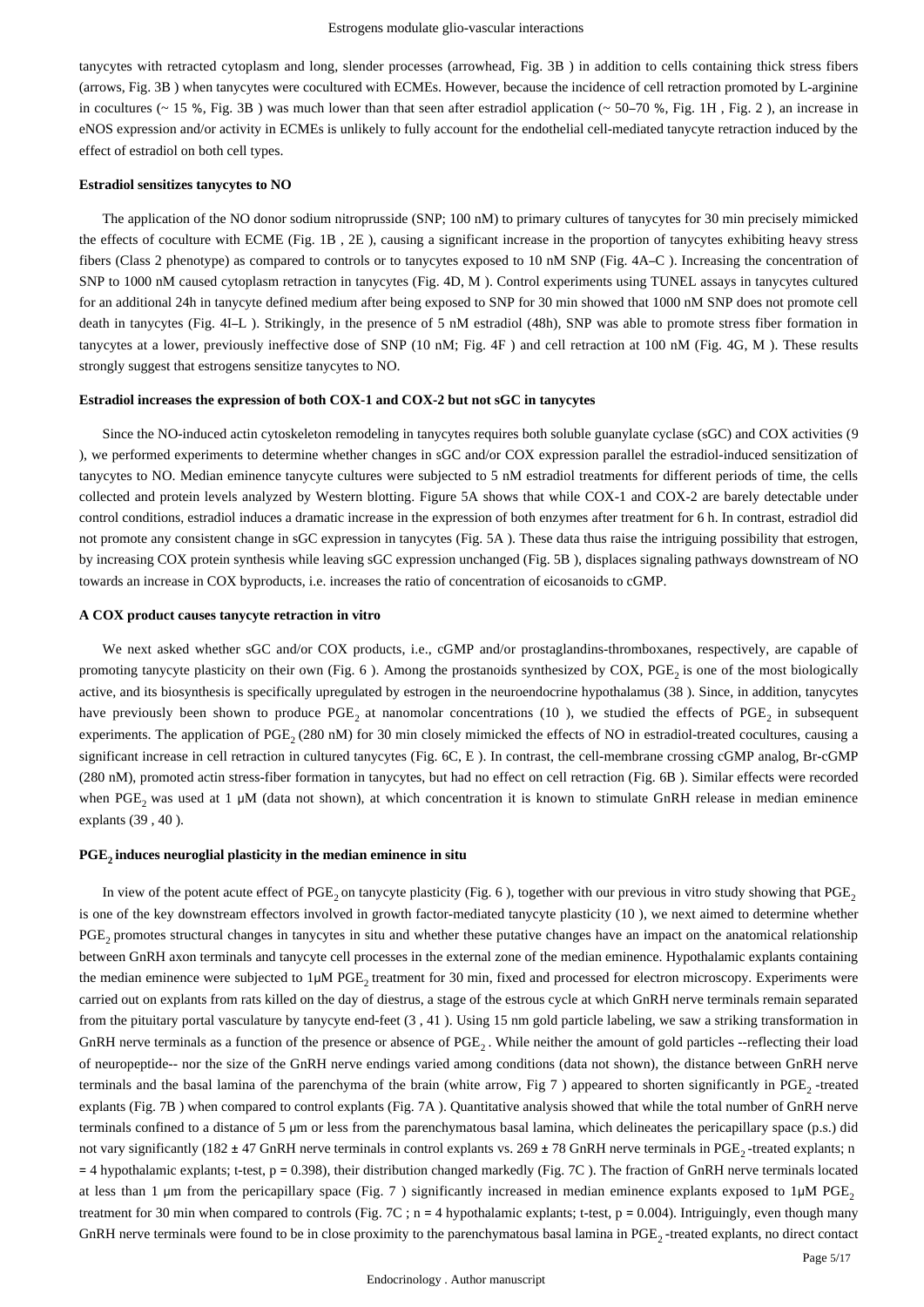between GnRH axons and the vascular wall was seen in either of the groups. However, in the  $PGE_2$ -treated group, tanycyte processes engulfing GnRH nerve terminals were much less conspicuous in areas where GnRH axon terminals were separated from the pericapillary space by only a few nanometers (small arrows, Fig. 7B), suggesting that tanycyte end-feet had undergone retraction precisely at these locations.

#### **Infusion of a COX inhibitor into the median eminence disrupts the female reproductive cycle**

It has been more than 30 years since pioneering work showed that the acute subcutaneous or intracranial injection of indomethacin, a well-known inhibitor of COX activity, alters the onset of the steroid-induced LH surge in ovariectomized female rats (42). Here, to determine whether indomethacin alters the estrous cycle in intact adult virgin female rats, stainless steel cannulas were stereotaxically implanted into the median eminence and connected to a subcutaneously placed osmotic pump. The pumps were set to deliver 100 ng/hr of indomethacin or saline containing 1% ethanol at a rate of 0.5  $\mu$ /h for up to 7 days. Indomethacin markedly altered the estrous cycle after a few days of infusion (Fig. 8). Indomethacin-infused rats were unable to enter the proestrus phase of the cycle, in contrast to the saline group (Fig. 8B). After osmotic pump exhaustion, indomethacin-infused rats recovered their normal estrous cycle (Fig. 8B). Although these results indicate that COX activity, and thus prostaglandin-initiated signaling, is important for the correct progression of the phases of the estrous cycle, they also demonstrate that the central regulatory component that controls adult female reproductive function can fully, and expeditiously, recover from the inhibitory effect of indomethacin upon termination of the treatment.

## **Discussion**

In this study, we show that brain vascular endothelial cells are centrally involved in the dynamic control exerted by estradiol on neuroglial plasticity in the neuroendocrine brain. The first clue as to the involvement of endothelial cells in the control of tanycyte morphology was the observation that isolated tanycytes co-cultured with purified endothelial cells of the median eminence promote acute actin cytoskeleton remodeling in these ependymoglial cells, and that NO mediates these cytoarchitectonic changes (9). NO, which is a volume transmitter capable of coordinating neuronal activity in a restricted brain volume delimited by its half-life and diffusion constant ( 43 –46 ), may thus represent an endothelial-dependent signaling system that allows endothelial cells to work as bridges between blood-borne molecules and specific functional brain microdomains in which endothelial and glial cells interact to regulate neuronal activity. This conclusion is now supported by the observation that estradiol enhances endothelial-to-glial communication by causing endothelial cells to promote the retraction of tanycyte processes. The transduction of endothelial cells with adenoviral vectors expressing a dominant negative form of eNOS that inhibits endogenous eNOS activity via the formation of non-functional dimers (25), results in the impairment of both estradiol-dependent and estradiol-independent endothelial cell-induced morphological changes in tanycytes, thereby demonstrating that eNOS signaling in endothelial cells is key to this communication process. It also indicates that the alteration of a single endothelial signaling pathway function hampers the ability of estradiol to promote tanycyte plasticity. In accordance with previous findings in vivo (35), Western blot analysis demonstrates that estradiol stimulates the expression of eNOS in endothelial cells of the median eminence, suggesting that endothelial cell-induced tanycyte retraction in the presence of estrogen may result, at least in part, from an increased production of NO by the former. Previous studies showing that estrogen has both acute  $(36)$  and long term (20) stimulatory effects on endothelial NO release from the median eminence further supports this interpretation. Thus the primary action of estradiol on tanycytes to enable them to respond to basal levels of NO signaling from endothelial cells appears unlikely.

Increased NO production by endothelial cells elicited by the NO precursor L-arginine triggers some tanycyte retraction even in the absence of estrogen treatment. This is in line with our previous findings showing that in median eminence explants incubated with L-arginine, the tanycyte processes surrounding GnRH nerve terminals undergo retraction, enabling GnRH neuroendocrine terminals to establish direct neurovascular junctions (9).

Several lines of evidence support the conclusion that the acute estradiol-induced tanycyte retraction mediated by NO depends mainly on the action of COX products: (i) inhibition of COX activity abrogates NO-mediated actin cytoskeleton remodeling in tanycytes (9), (ii) isolated tanycytes secrete PGE, both under control and stimulated conditions (10), (iii) estradiol upregulates COX-1 and COX-2 expression in tanycytes while leaving unchanged the expression of sGC, the other known target for NO in this cell type  $(9)$ , (iv) PGE, mimics, in simple tanycyte cultures, the estrogen-induced acute cellular retraction of tanycytes seen in co-cultures with endothelial cells. These results provide evidence for a major role for a COX product such as PGE<sub>2</sub> in the estradiol-induced tanycyte retraction mediated by endothelial cells, although additional factors released by tanycytes and/or endothelial cells may also contribute to it.

Direct evidence for the ability of PGE, to control neuroglial plasticity at the neuroendocrine synapse was obtained from the experiments in which we directly applied PGE, to median eminence explants at concentrations known to stimulate GnRH release, and observed the occurrence of structural remodeling in a matter of minutes. PGE<sub>2</sub> treatment causes the advancement of GnRH neurosecretory terminals towards the pericapillary space, a phenomenon that probably results from the retraction of tanycyte end-feet. By analogy with the function-related plasticity documented in the neural lobe of the pituitary  $(47)$ , it is tantalizing to suggest based on these results that PGE<sub>2</sub> -promoted plastic changes could increase the efficacy of the GnRH neuroendocrine synapse, i.e., that they could facilitate GnRH release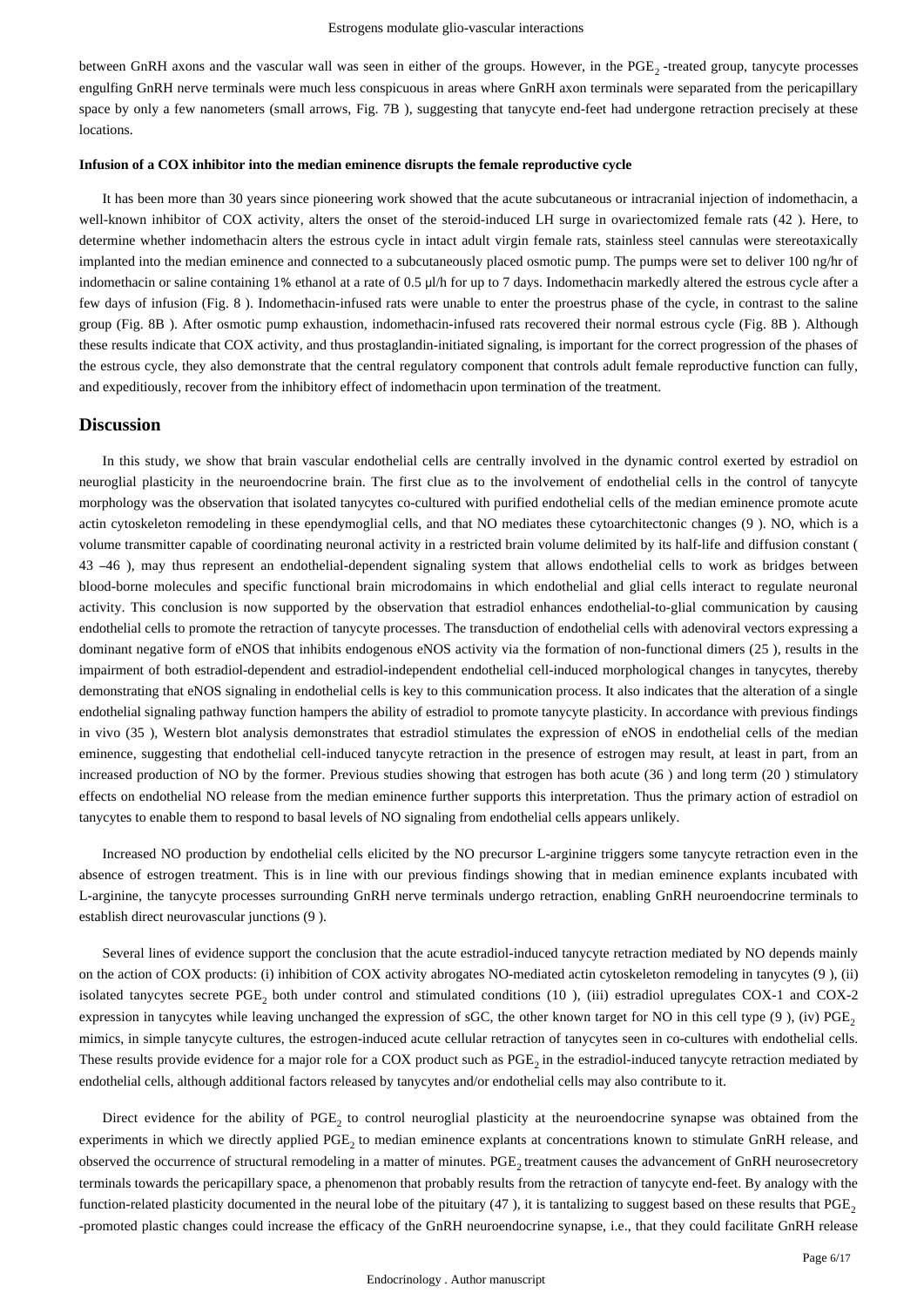by removing part of the diffusion barrier formed by the tanycyte processes that engulf GnRH nerve terminals. Intriguingly, PGE, fails to promote direct neurovascular contacts between GnRH axons and the vascular wall. This is in contrast to the effects of L-arginine treatment mentioned earlier, and suggest that additional downstream signaling pathways, such as those involving cGMP, are required for NO to fully exert its effects on neuroglial plasticity. The recent demonstration of an involvement of NO-cGMP signaling in axonal elongation and/or growth cone orientation  $(9, 48 -50)$  supports this interpretation.

Results obtained in adult rats in vivo corroborate the role of PGE, in the mechanism that controls neuroglial plasticity at the neuroendocrine synapse. After the intracerebral infusion of indomethacin, the same COX antagonist that blocks NO-mediated actin cytoskeleton remodeling in primary cultures (9), into the median eminence, there was a marked impairment of the ovarian cycle, which requires the coordinated delivery of GnRH into the hypothalamo-hypophyseal portal system. Local inhibition of PG synthesis arrests the ovarian cycle in either the diestrus or the estrus phase when GnRH release is low  $(51)$  and GnRH neuroendocrine terminals are enclosed by tanycyte end-feet (3,41), which form a diffusion barrier to GnRH entering the portal vasculature. These results highlighting the physiological importance of eicosanoids in the cell-cell communication processes regulating GnRH release are in full agreement with data obtained  $> 25$  years ago, demonstrating that PGE, synthesis increases within the hypothalamic region containing the median eminence during the onset of the first preovulatory surge at puberty (38) and that inhibitors of PG synthesis alter the onset of the steroid-induced LH surge in ovariectomized female rats (42).

Cyclooxygenase products and PGE<sub>2</sub> in particular have been shown to be key bioactive substances involved in the communication processes between glia and GnRH neurons set in motion by the paracrine activation of astroglial erbB receptors, which have important physiological implications both at the onset of puberty  $(40, 52, 53)$  and during adult reproductive function  $(54)$ . Recent evidence suggests that TGFα-erbB1 signaling in tanycytes may also account for part of the plastic remodeling that takes place in the median eminence during the ovarian cycle, and that PGE, plays a pivotal role in this process as well (10). However, the kinetics of the response of tanycytes to the activation of the TGFα-erbB1 signaling pathway is different from that mediated by endothelial NO. Indeed, NO-mediated tanycyte retraction under the influence of estradiol occurs 30 min after they are brought into contact with endothelial cells, whereas the tanycyte retraction elicited by TGF $\alpha$  occurs more than 24 h after the onset of the treatment (10). Taken together, these data suggest that tanycyte plasticity could be under the control of two complementary mechanisms, one initiated by endothelial cells and the other by astroglial cells.

There is evidence to suggest that agents released during normal neural activity potentially influence both astrocytes and the endothelium (55, 56), raising the interesting possibility that signaling linking brain endothelial cells and glia could occur physiologically ( 1, 2, 57, 58). Here we show that there could be a physiological advantage in recruiting endothelial signaling to coordinate the activity of neuroglia at the neuroendocrine synapse, to trigger functionally meaningful episodes of GnRH secretion every four days during the ovarian cycle. Endothelial cells are in position to sense peripheral information such as estradiol, and provide a feedback mechanism that, through the release of NO, profoundly affects the communication between glial cells and neurons and the formation of specialized neuronal junctions. The machinery needed to coordinate the activity of neurons, astroglia and endothelial cells in specific neurovascular microdomains of the CNS is thus available, and its deregulation may become particularly significant under pathological conditions. Based on current data, it is thus evident that vascular endothelial cells must be considered an integral part of the cellular mechanisms that regulate brain function in specific functional brain microdomains, and their role needs to be integrated into current models of brain communication with the periphery.

#### **Ackowledgements:**

This research was supported by Inserm (France) grants U816 and U837, the Fondation pour le Recherche Médicale (Equipe FRM), l'Agence Nationale de la Recherche (ANR), the Université de Lille 2, the imaging Core of IFR114 and NIH grants HD25123, U54 HD18185 through cooperative agreement as part of the Specialized Cooperative Center's Program in Reproduction and Infertility Research, and RR00163 for the operation of the Oregon National Primate Research Center (SRO). SDS and XDADT were Ph.D. students supported by a fellowship from the French Ministère délégué à la Recherche et aux Nouvelles Technologies and INSERM/the Nord Pas de Calais region, respectively.

#### **Footnotes:**

**Disclosure statement** The authors have nothing to disclose.

#### **References:**

- 1 . Haydon PG , Carmignoto G . 2006 ; Astrocyte control of synaptic transmission and neurovascular coupling . Physiol Rev . 86 : 1009 1031
- 2 . Iadecola C , Nedergaard M . 2007 ; Glial regulation of the cerebral microvasculature . Nat Neurosci . 10 : 1369 1376
- 3. Prevot V, Croix D, Bouret S, Dutoit S, Tramu G, Stefano GB, Beauvillain JC, 1999; Definitive evidence for the existence of morphological plasticity in the external zone of the median eminence during the rat estrous cycle: implication of neuro-glioendothelial interactions in gonadotropin-releasing hormone release . Neuroscience . 94 : 809 - 819
- 4 . Yamamura T , Hirunagi K , Ebihara S , Yoshimura T . 2004 ; Seasonal morphological changes in the neuro- glial interaction between gonadotropin-releasing hormone nerve terminals and glial endfeet in Japanese quail . Endocrinology . 145 : 4264 - 4267
- 5 . Kozlowski GP , Coates PW . 1985 ; Ependymoneuronal specializations between LHRH fibers and cells of the cerebroventricular system . Cell Tissue Res . 242 : 301 311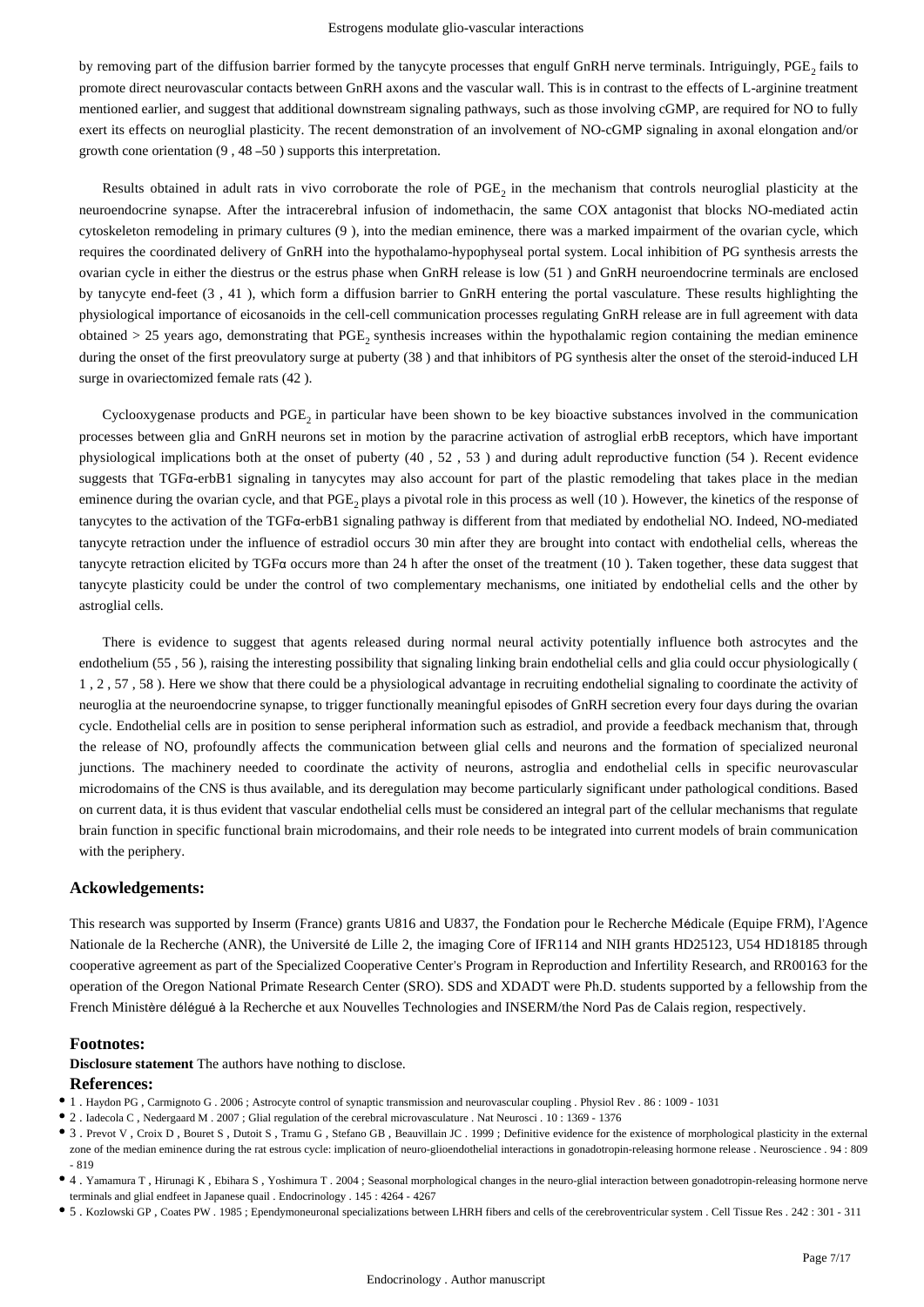- $\bullet$  6. Meister B , Hokfelt T , Tsuruo Y , Hemmings H , Ouimet C , Greengard P , Goldstein M . 1988 ; DARPP-32, a dopamine- and cyclic AMP-regulated phosphoprotein in tanycytes of the mediobasal hypothalamus: distribution and relation to dopamine and luteinizing hormone-releasing hormone neurons and other glial elements . Neuroscience . 27 : 607 - 622
- 7 . King JC , Rubin BS . 1994 ; Dynamic changes in LHRH neurovascular terminals with various endocrine conditions in adults . Horm Behav . 28 : 349 356
- 8 . Prevot V , Dehouck B , Poulain P , Beauvillain JC , Buee-Scherrer V , Bouret S . 2007 ; Neuronal-glial-endothelial interactions and cell plasticity in the postnatal hypothalamus: implications for the neuroendocrine control of reproduction . Psychoneuroendocrinology . 32 : S46 - S51
- 9 . De Seranno S , Estrella C , Loyens A , Cornea A , Ojeda SR , Beauvillain JC , Prevot V . 2004 ; Vascular endothelial cells promote acute pla sticity in ependymoglial cells of the neuroendocrine brain . J Neurosci . 24 : 10353 - 10363
- $\bullet$  10 . Prevot V, Cornea A, Mungenast A, Smiley G, Ojeda SR . 2003; Activation of erbB-1 signaling in tanycytes of the median eminence stimulates transforming growth factor beta1 release via prostaglandin E2 production and induces cell plasticity . J Neurosci . 23 : 10622 - 10632
- 11 . Bredt DS . 2003 ; Nitric oxide signaling specificity--the heart of the problem . J Cell Sci . 116 : 9 15
- 12 . Garthwaite J . 2008 ; Concepts of neural nitric oxide-mediated transmission . Eur J Neurosci . 27 : 2783 2802
- 13 . Koesling D , Friebe A . 1999 ; Soluble guanylyl cyclase: structure and regulation . Rev Physiol Biochem Pharmacol . 135 : 41 65
- 14 . Salvemini D , Misko TP , Masferrer JL , Seibert K , Currie MG , Needleman P . 1993 ; Nitric oxide activates cyclooxygenase enzyme s . Proc Natl Acad Sci USA . 90 : 7240 - 7244
- $\bullet$  15 . d'Anglemont de Tassigny X, Campagne C, Dehouck B, Leroy D, Holstein GR, Beauvillain JC, Buee-Scherrer V, Prevot V. 2007; Coupling of neuronal nitric oxide
- synthase to NMDA receptors via postsynaptic density-95 depends on estrogen and contributes to the central control of adult female reproduction . J Neurosci . 27 : 6103 6114
- 16 . Maggi A , Ciana P , Belcredito S , Vegeto E . 2004 ; Estrogens in the nervous system: mechanisms and nonreproductive functions . Annu Rev Physiol . 66 : 291 313
- 17 . Woolley CS . 2007 ; Acute effects of estrogen on neuronal physiology . Annu Rev Pharmacol Toxicol . 47 : 657 680
- 18 . Gao QMG , Nie Y , Rao Y , Choi CS , Bechmann I , Leranth C , Toran-Allerand D , Priest CARJ , Gao XB , Mobbs C , Shulman GI , Diano S , Horvath TL . 2007 ; Anorectic estrogen mimics leptin's effect on the rewiring of melanocortin cells and Stat3 signaling in obese animals . Nat Med . 13 : 89 - 94
- 19 . Garcia-Segura LM , Naftolin F , Hutchison JB , Azcoitia I , Chowen JA . 1999 ; Role of astroglia in estrogen regulation of synaptic plasticity and brain repair . J Neurobiol  $40 \cdot 574 - 584$
- 20. Knauf C, Prevot V, Stefano GB, Mortreux G, Beauvillain JC, Croix D. 2001; Evidence for a spontaneous nitric oxide release from the rat median eminence: influence on gonadotropin-releasing hormone release . Endocrinology . 142 : 2343 - 2350
- 21 . Amateau SK , McCarthy MM . 2002 ; A novel mechanism of dendritic spine plasticity involving estradiol induction of prostaglandin-E2 . J Neurosci . 22 : 8586 8596
- 22 . Ojeda SR , Lomniczi A , Mastronardi C , Heger S , Roth C , Parent AS , Matagne V , Mungenast AE . 2006 ; Minireview: the neuroendocrine regulation of puberty: is the time ripe for a systems biology approach? . Endocrinology . 147 : 1166 - 1174
- 23 . Amateau SK , McCarthy MM . 2004 ; Induction of PGE2 by estradiol mediates developmental masculinization of sex behavior . Nat Neurosci . 7 : 643 650
- 24 . Amateau SK , Alt JJ , Stamps CL , McCarthy MM . 2004 ; Brain estradiol content in newborn rats: sex differences, regional heterogeneity, and possible de novo synthesis by the female telencephalon . Endocrinology . 145 : 2906 - 2917
- $\bullet$  25 . Kantor DB , Lanzrein M , Stary SJ , Sandoval GM , Smith WB , Sullivan BM , Davidson N , Schuman EM . 1996 ; A role for endothelial NO synthase in LTP revealed by adenovirus-mediated inhibition and rescue . Science . 274 : 1744 - 1748
- 26 . Liu J , Sessa WC . 1994 ; Identification of covalently bound amino-terminal myristic acid in endothelial nitric oxide synthase . J Biol Chem . 269 : 11691 11694
- 27 . Busconi L , Michel T . 1993 ; Endothelial nitric oxide synthase. N-terminal myristoylation determines subcellular localization . J Biol Chem . 268 : 8410 8413
- 28 . Lee CM , Robinson LJ , Michel T . 1995 ; Oligomerization of endothelial nitric oxide synthase. Evidence for a dominant negative effect of truncation mutants . J Biol  $Chem$   $270 \cdot 27403 - 27406$
- 29 . Sharif A , Duhem-Tonnelle V , Allet C , Baroncini M , Loyens A , Kerr-Conte J , Collier F , Blond S , Ojeda SR , Junier MP , Prevot V . 2009 ; Differential erbB signaling in astrocytes from the cerebral cortex and the hypothalamus of the human brain . Glia . 57 : 362 - 379
- 30 . Zar JH , Prentice H . 1984 ; Biostatistical analysis . Englewood Cliffs, NJ
- 31 . Langub MC Jr , Watson RE Jr . 1992 ; Estrogen receptor-immunoreactive glia, endothelia, and ependyma in guinea pig preoptic area and median eminence: electron microscopy . Endocrinology . 130 : 364 - 372
- 32 . Prevot V , Bouret S , Stefano GB , Beauvillain J . 2000 ; Median eminence nitric oxide signaling . Brain Res Brain Res Rev . 34 : 27 41
- 33 . Wong LF, Polson JW, Murphy D, Paton JF, Kasparov S. 2002; Genetic and pharmacological dissection of pathways involved in the angiotensin II-mediated depression of baroreflex function . Faseb J . 16 : 1595 - 1601
- 34 . Paton JF , Deuchars J , Ahmad Z , Wong LF , Murphy D , Kasparov S . 2001 ; Adenoviral vector demonstrates that angiotensin II-induced depression of the cardiac baroreflex is mediated by endothelial nitric oxide synthase in the nucleus tractus solitarii of the rat . J Physiol . 531 : 445 - 458
- 35 . Knauf C, Ferreira S, Hamdane M, Mailliot C, Prevot V, Beauvillain JC, Croix D. 2001; Variation of endothelial nitric oxide synthesis sin the median eminence during the rat estrous cycle: an additional argument for the implication of vascular blood vessel in the control of GnRH release . Endocrinology . 142 : 4288 - 4294
- 36 . Prevot V, Croix D, Rialas CM, Poulain P, Fricchione GL, Stefano GB, Beauvillain JC . 1999; Estradiol coupling to endothelial nitric oxide stimulates gonadotropin-releasing hormone release from rat median eminence via a membrane receptor . Endocrinology . 140 : 652 - 659
- 37 . Hardy TA , May JM . 2002 ; Coordinate regulation of L-arginine uptake and nitric oxide synthase activity in cultured endothelial cells . Free Radic Biol Med . 32 : 122 131
- 38 . Ojeda SR , Campbell WB . 1982 ; An increase in hypothalamic capacity to synthesize prostaglandin E2 precedes the first preovulatory surge of gonadotropins . Endocrinology . 111 : 1031 - 1037
- 39 . Ojeda SR , Negro-Vilar A . 1985 ; Prostaglandin E2-induced luteinizing hormone-releasing hormone release involves mobilization of intracellular Ca+2 . Endocrinology . 116 : 1763 - 1770
- 40 . Prevot V , Rio C , Cho GJ , Lomniczi A , Heger S , Neville CM , Rosenthal NA , Ojeda SR , Corfas G . 2003 ; Normal female sexual development requires neuregulin-erbB receptor signaling in hypothalamic astrocytes . J Neurosci . 23 : 230 - 239
- 41 . Prevot V , Dutoit S , Croix D , Tramu G , Beauvillain JC . 1998 ; Semi-quantitative ultrastructural analysis o f the localization and neuropeptide content of gonadotropin releasing hormone nerve terminals in the median eminence throughout the estrous cycle of the rat . Neuroscience . 84 : 177 - 191
- 42 . Ojeda SR , Harms PG , McCann SM . 1975 ; Effect of inhibitors of prostaglandin synthesis on gonadotropin release in the rat . Endocrinology . 97 : 843 854
- 43 . Clasadonte J , Poulain P , Beauvillain JC , Prevot V . 2008 ; Activation of neuronal nitric oxide release inhibits spontaneous firing in adult gonadotropin-releasing hormone neurons: a possible local synchronizing signal . Endocrinology . 149 : 587 - 596
- 44 . Prast H , Philippu A . 2001 ; Nitric oxide as modulator of neuronal function . Prog Neurobiol . 64 : 51 68
- 45 . Steinert JR , Kopp-Scheinpflug C , Baker C , Challiss RA , Mistry R , Haustein MD , Griffin SJ , Tong H , Graham BP , Forsythe ID . 2008 ; Nitric oxide is a volume transmitter regulating postsynaptic excitability at a glutamatergic synapse . Neuron . 60 : 642 - 656
- 46 . Agnati LF , Zoli M , Stromberg I , Fuxe K . 1995 ; Intercellular communication in the brain: wiring versus volume transmission . Neuroscience . 69 : 711 726
- 47 . Hatton GI . 1997 ; Function-related plasticity in hypothalamus . Annu Rev Neurosci . 20 : 375 397
- 48 . Nishiyama M , Hoshino A , Tsai L , Henley JR , Goshima Y , Tessier-Lavigne M , Poo MM , Hong K . 2003 ; Cyclic AMP/GMP-dependent modulation of Ca2+ channels sets the polarity of nerve growth-cone turning . Nature . 424 : 990 - 995
- 49 . Seidel C , Bicker G . 2000 ; Nitric oxide and cGMP influence axonogenesis of antennal pioneer neurons . Development . 127 : 4541 4549
- 50 . Song H , Ming G , He Z , Lehmann M , McKerracher L , Tessier-Lavigne M , Poo M . 1998 ; Conversion of neuronal growth cone responses from repulsion to attraction by cyclic nucleotides . Science . 281 : 1515 - 1518
- 51 . Levine JE , Ramirez VD . 1982 ; Luteinizing hormone-releasing hormone release during the rat estrous cycle and after ovariectomy, as estimated with push-pull cannulae . Endocrinology . 111 : 1439 - 1448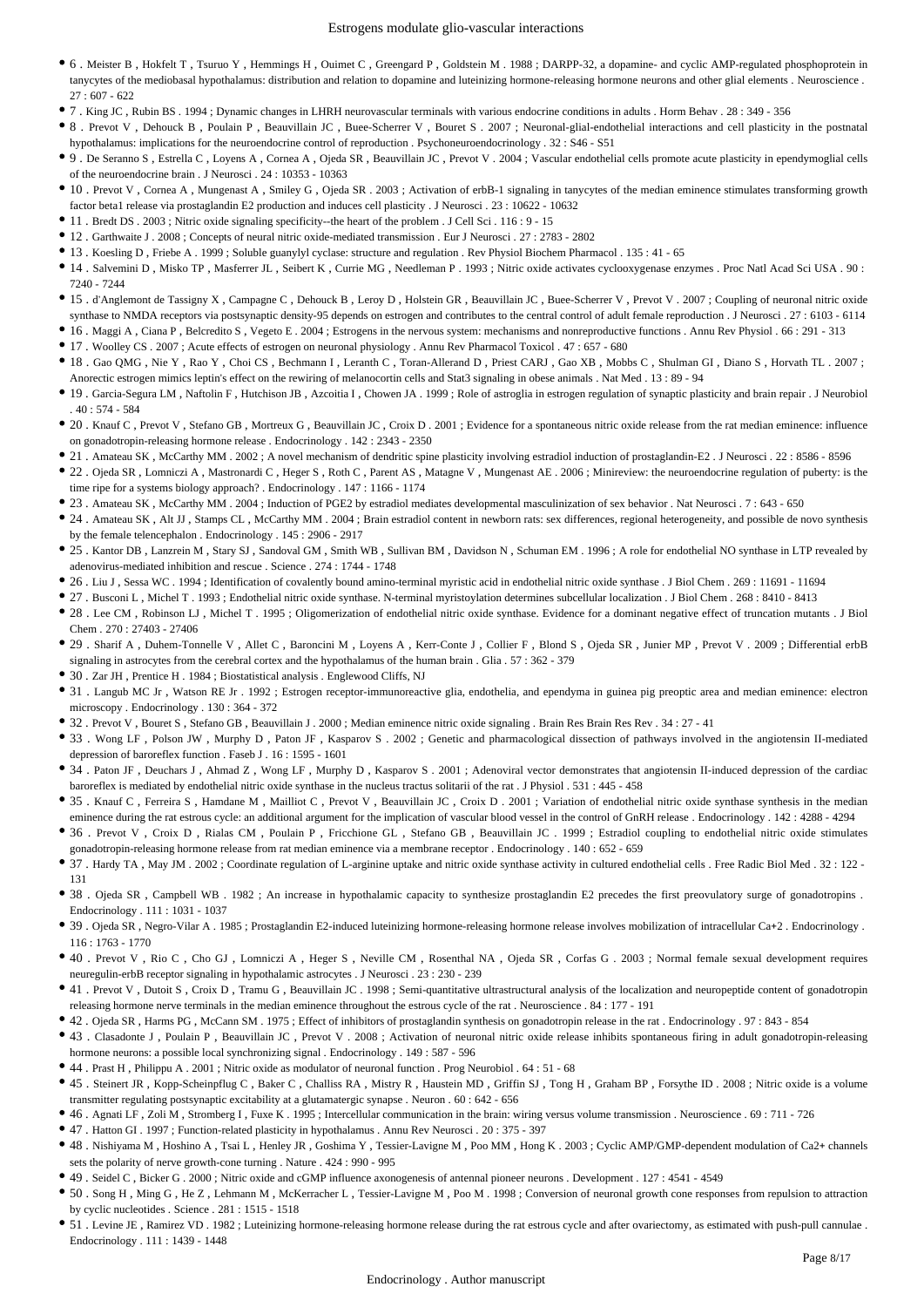- 52 . Ma YJ , Hill DF , Creswick KE , Costa ME , Cornea A , Lioubin MN , Plowman GD , Ojeda SR . 1999 ; Neuregulins signaling via a glial erbB-2-erbB-4 receptor complex contribute to the neuroendocrine control of mammalian sexual development . J Neurosci . 19 : 9913 - 9927
- 53 . Ojeda SR, Urbanski HF, Costa ME, Hill DF, Moholt-Siebert M . 1990; Involvement of transforming growth factor alpha in the release of luteinizing hormone-releasing hormone from the developing female hypothalamus . Proc Natl Acad Sci USA . 87 : 9698 - 9702
- 54 . Prevot V, Lomniczi A, Corfas G, Ojeda SR . 2005; erbB-1 and erbB-4 receptors act in concert to facilitate female sexual development and mature reproductive function . Endocrinology . 146 : 1465 - 1472
- 55 . Zonta M , Angulo MC , Gobbo S , Rosengarten B , Hossmann KA , Pozzan T , Carmignoto G . 2003 ; Neuron-to-astrocyte signaling is central to the dynamic control of brain microcirculation . Nat Neurosci . 6 : 43 - 50
- 56 . Takano T , Tian GF , Peng W , Lou N , Libionka W , Han X , Nedergaard M . 2006 ; Astrocyte-mediated control of cerebral blood flow . Nat Neurosci . 9 : 260 267
- 57 . Abbott NJ , Ronnback L , Hansson E . 2006 ; Astrocyte-endothelial interactions at the blood-brain barrier . Nat Rev Neurosci . 7 : 41 53
- 58 . Paton JF , Kasparov S , Paterson DJ . 2002 ; Nitric oxide and autonomic control of heart rate: a question of specificity . Trends Neurosci . 25 : 626 631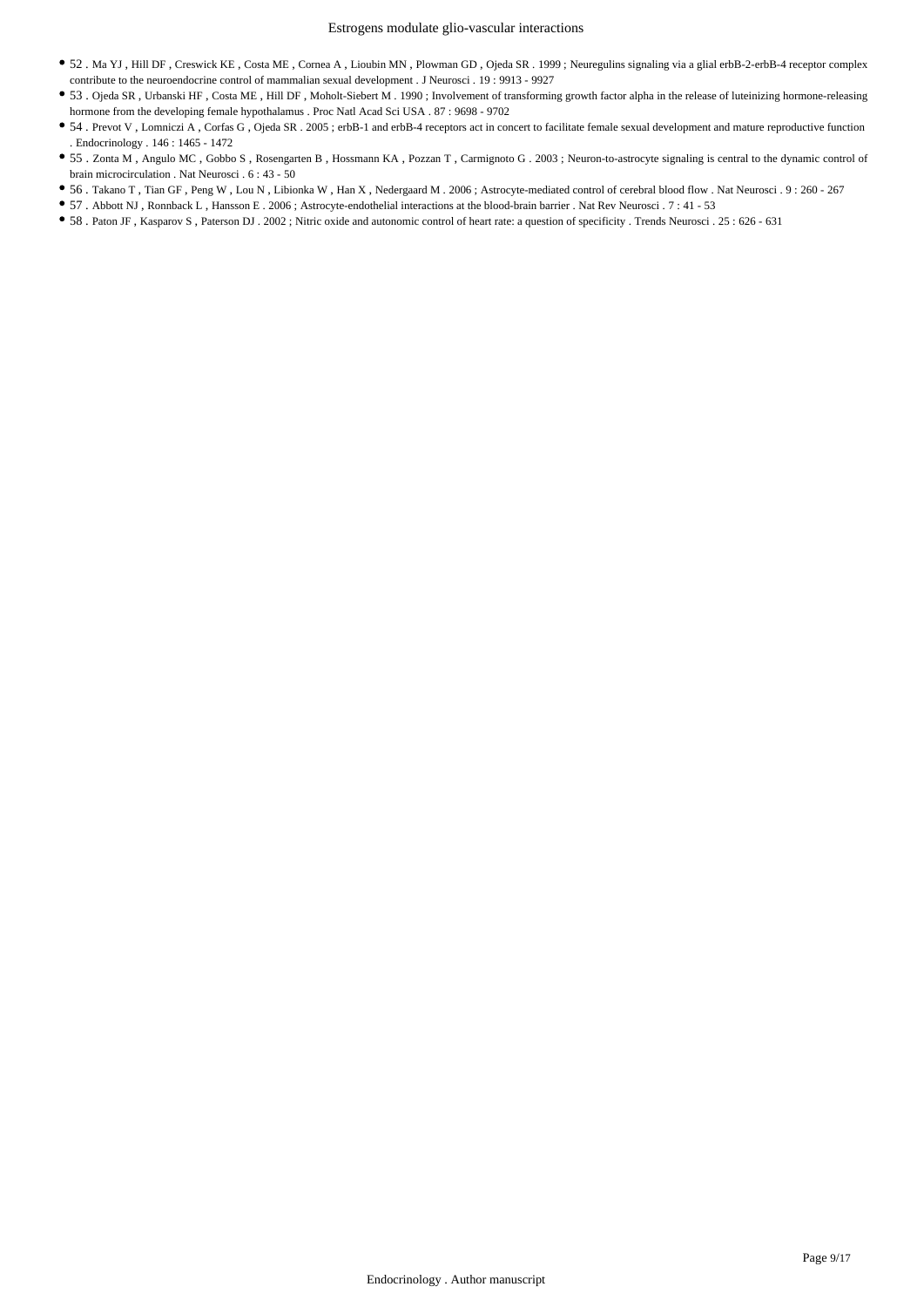Ability of estradiol to influence endothelial cell-mediated plasticity in tanycytes. A, Western blot analysis of estrogen receptor alpha (ERα) and estrogen receptor beta (ERβ) expression in primary cultures of tanycytes (Tan), cultured hypothalamic astrocytes (Ast), the median eminence (ME), immunopurified endothelial cells of the median eminence (ECME), and the EAhy926 endothelial cell line (EA). Each well was loaded with 50 μg of protein. **B-G**, Tanycytes were cultured alone (B–D) or suspended above a conditioning layer of purified ECME (E– G) for 30 min and then stained with Alexa-conjugated phalloidin to visualize filamentous actin (red) and with Hoechst to stain nuclei (blue). Tanycytes alone (B–D) or both tanycytes and ECME (E–G) were cultured in the presence (C,D,F,G) or absence (B,E) of 5nM 17β-estradiol (E ) for 48h (before coculture). Under basal conditions, when tanycytes were cultured alone (B), actin was localized adjacent to the cell <sup>2</sup> membrane ("cortical actin", arrowheads) and was also diffused throughout the cytoplasm. In contrast, tanycytes cultured with ECME for 30 min (E) exhibited bundles of actin filaments forming parallel stress fibers (arrows) running throughout the length of the cells, but did not exhibit cortical actin. Note that although estradiol on its own had little effect on actin cytoskeleton remodeling in tanycytes (C), it promoted tanycyte retraction in coculture experiments (long arrowhead, F). Tanycyte retraction caused by endothelial cells in the presence of estradiol was prevented by pretreating endothelial cells with L-NAME (1 mM) (G), indicating that these plastic changes required endothelial NO secretion. Asterisk, polymerized actin merged to puncta. Scale bar, 10 μm. H, Bar graph illustrating the percentage of tanycytes (T) that underwent retraction under various treatments. [ANOVA  $F_{(2,53)}$  = 24.563 p < 0,001]. Error bars indicate SEM. \*\* p < 0.001, as compared with untreated coculutures (T-ECME).



н



**Figure 2**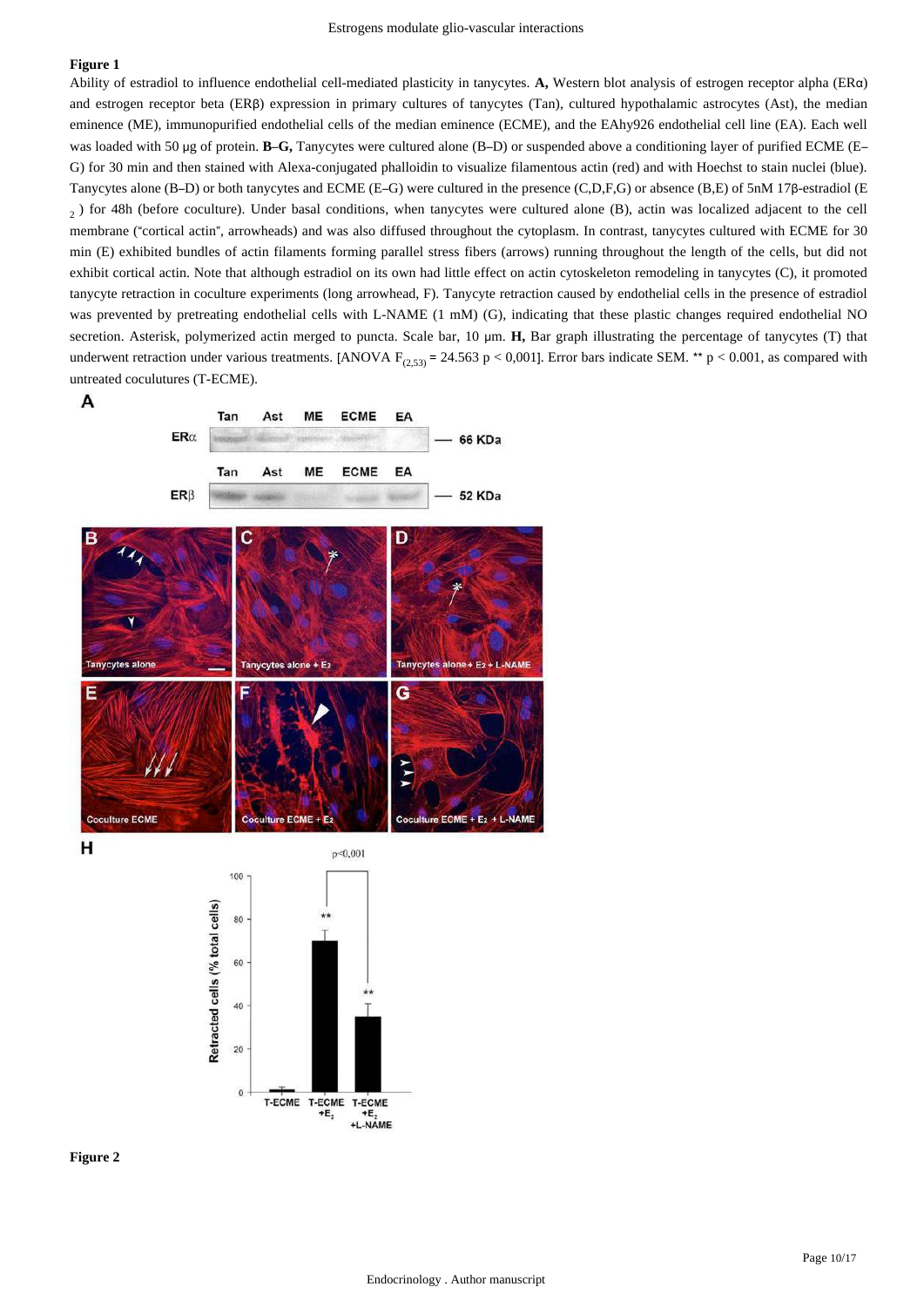#### Estrogens modulate glio-vascular interactions

Endothelial nitric oxide synthase activity is required for endothelial cell to promote actin cytoskeleton remodeling and cell plasticity in tanycytes. A. Schematic representations of the wild-type isoform of eNOS naturally expressed in endothelial cells of the median eminence. and of the dominant negative eNOS (DN-eNOS), which is a truncated form lacking the C-terminus and catalytic activity. While eNOS(600) antibodies recognize both the wild-type and the truncated isoforms, eNOS(C-ter) antibodies only recognize the wild-type isoform of eNOS. **B,** Western blot analyses show truncated eNOS expression in ECMEs infected with the adenoviral vector driving DN-eNOS-expression. DN-eNOS is neither expressed in control conditions nor in ECMEs infected solely with an adenoviral vector driving the expression of eGFP. Actin was used as a loading control. C, DN-eNOS is physically associated with wild-type eNOS in cells infected with the adenoviral vector driving the expression of the truncated eNOS. Protein extracts were immunoprecipitated (IP) with eNOS(C-ter) antibodies, electrophoresed to size-fractionate immunoprecipitated species, and immunoblotted (IB) with eNOS(600) antibodies. **D-G**, Effects of eGFP (D,E) and DN-eNOS (F,G) expression in ECMEs on the morphology of cocultured tanycytes, in the presence (E,G) or absence (D,F) of estradiol treatment  $(E_2, 5 \text{ nM}, 48\text{h})$ . While, eGFP expression in ECMEs had no significant effect on endothelial cell-induced stress fiber formation (arrows) (D) or cytoplasmic retraction (long arrowheads) in tanycytes (E), DN-eNOS expression prevented endothelial cells from promoting such plastic changes in tanycytes cultured in the absence (F) or the presence (G) of estradiol, respectively. Tanycytes cocultured with DN-eNOS-expressing ECMEs displayed cortical actin (arrowheads; F,G) as in the control conditions illustrated in Figure 1B. Scale bar, 10 μ m. H, Quantitative analysis of the plastic changes elicited by estradiol  $(E_2)$  in tanycytes cocultured with ECMEs that do or do not express eGFP (Ad-eGFP) and DN-eNOS (Ad-DN-eNOS). Changes are measured by calculating the percentage of cells belonging to each phenotypic class.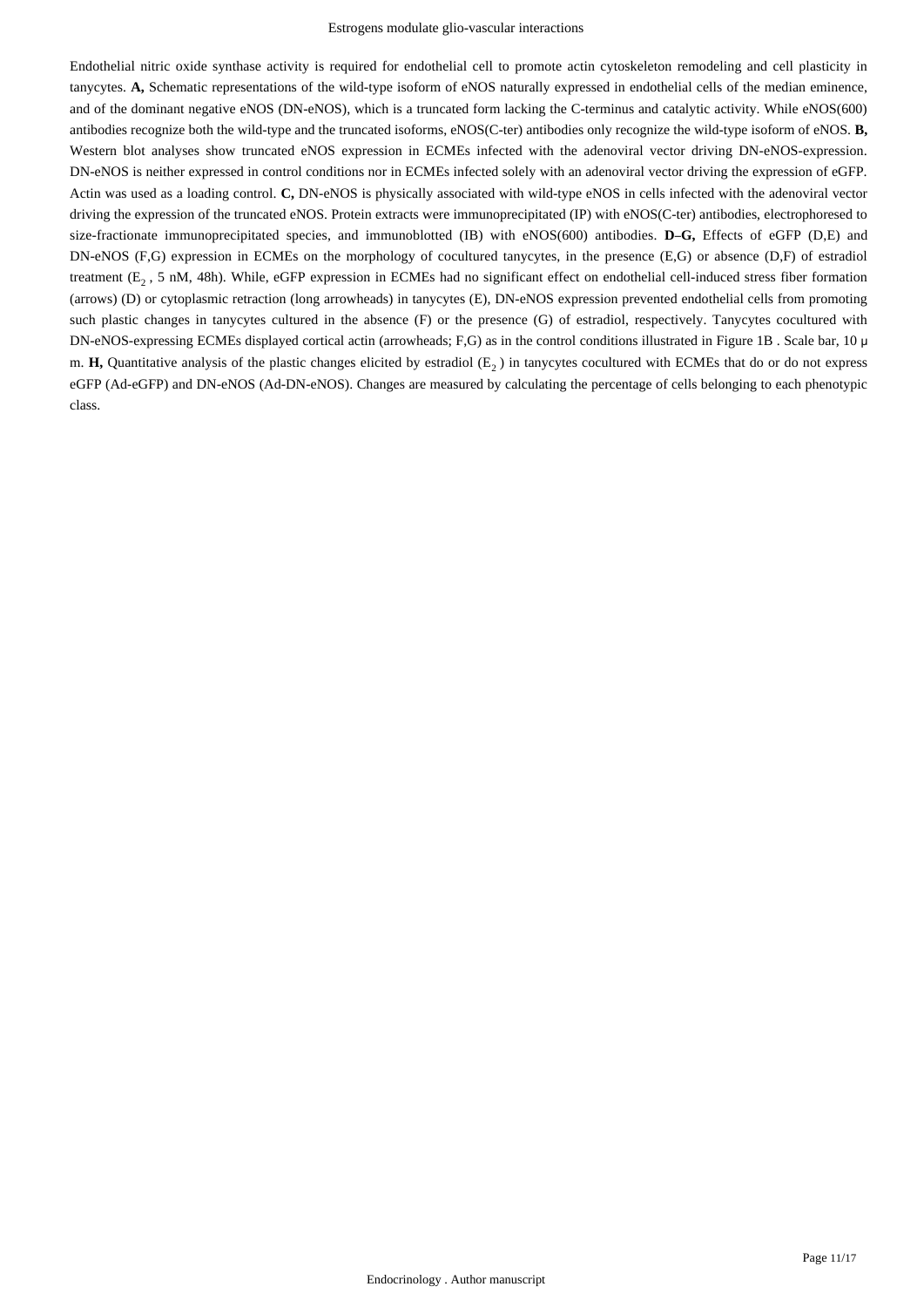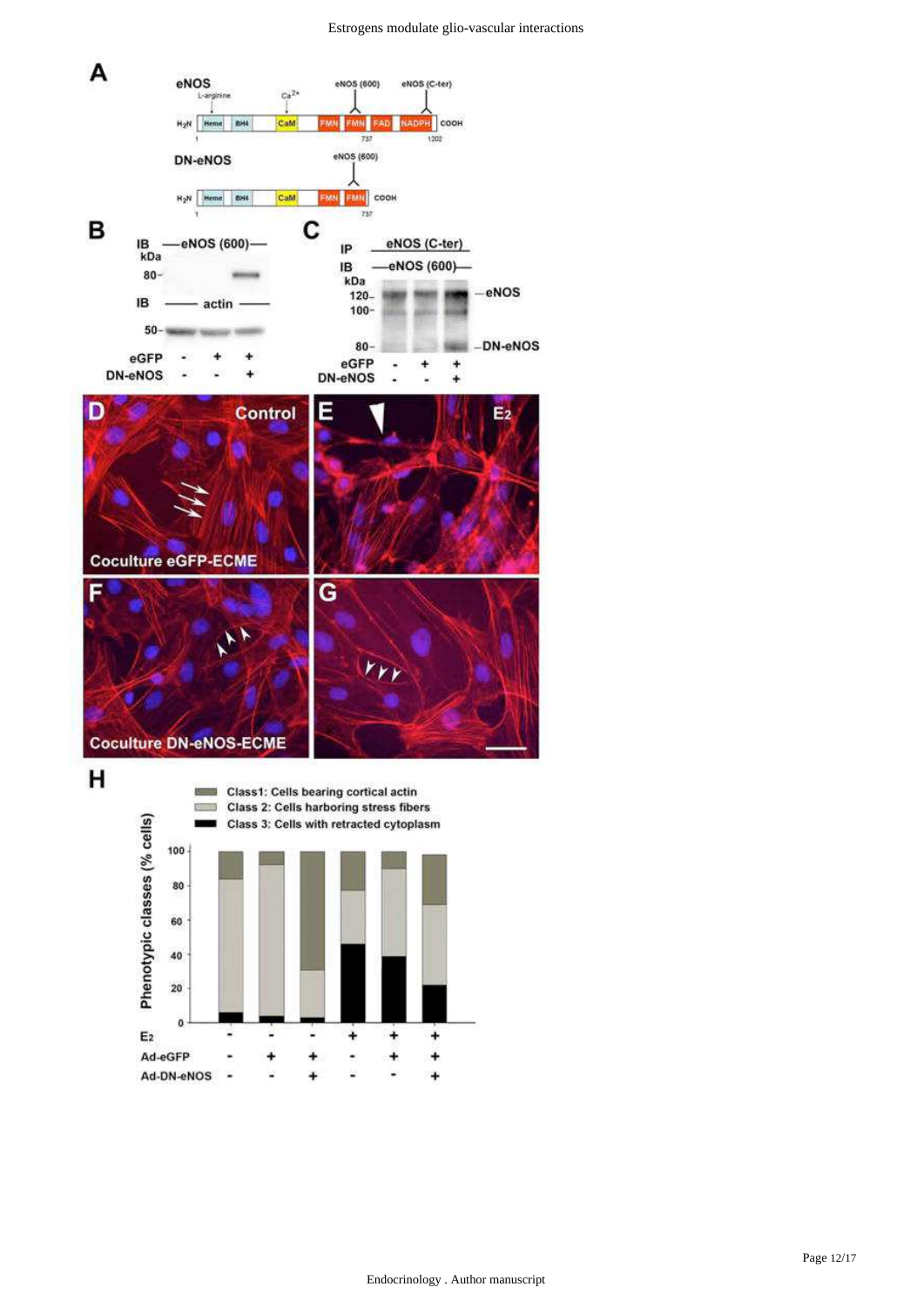Increases in endothelial NO production causes cell retraction in tanycytes. A, Representative blot showing the effect of 5nM estradiol treatment for 48h on eNOS expression in ECMEs. Actin was used as a loading control. **B**, Left panel: triggering NO production in cocultures by the addition of its precursor, L-arginine (L-Arg; 500 μM), causes a significant subset of tanycytes to retract (long arrowhead). Scale bar, 10 μm. Right panel: bar graph illustrating the percentage of tanycytes (T) that underwent retraction in cocultures with ECMEs, with or without treatment with L-arginine. Arrows: actin stress fibers. \*  $p < 0.05$ , t-test, n = 6 wells each. Error bars indicate SEM.



## **Figure 4**

Effect of estradiol on tanycyte sensitivity to NO. Estradiol-treated (E-H) and – untreated (A–D) tanycytes were exposed for 30 min to various concentrations of SNP, an NO donor. In the absence of estrogen, 10 nM SNP was insufficient to the disappearance of cortical actin (arrowheads) or other plastic changes (B), 100 nM SNP induced the disappearance of cortical actin and the formation of actin stress fibers (arrows), and 1000 nM SNP caused cell retraction (long arrowhead; D). In contrast, in tanycytes treated with 5 nM estradiol for 48 h, 10 nM (F) and 100 nM (G) of SNP were sufficient to cause significant actin cytoskeleton remodeling and cell retraction, respectively. **I L,** – Representative images of a TUNEL assay showing that 1000 nM SNP treatment for 30 min did not cause programmed cell death in tanycytes cultured for an additional day in tanycyte defined medium (L) when compared to controls (K). Scale bars, 10 µm (A-H), 40 µm (I-L). M, Bar graph illustrating the percentage of tanycytes (T) that underwent retraction in the various treatment groups. [ANOVA  $F_{(7,111)} = 15.248$  p < 0,001]. Error bars indicate SEM. \*  $p < 0.05$ , as compared with untreated tanycytes.



M

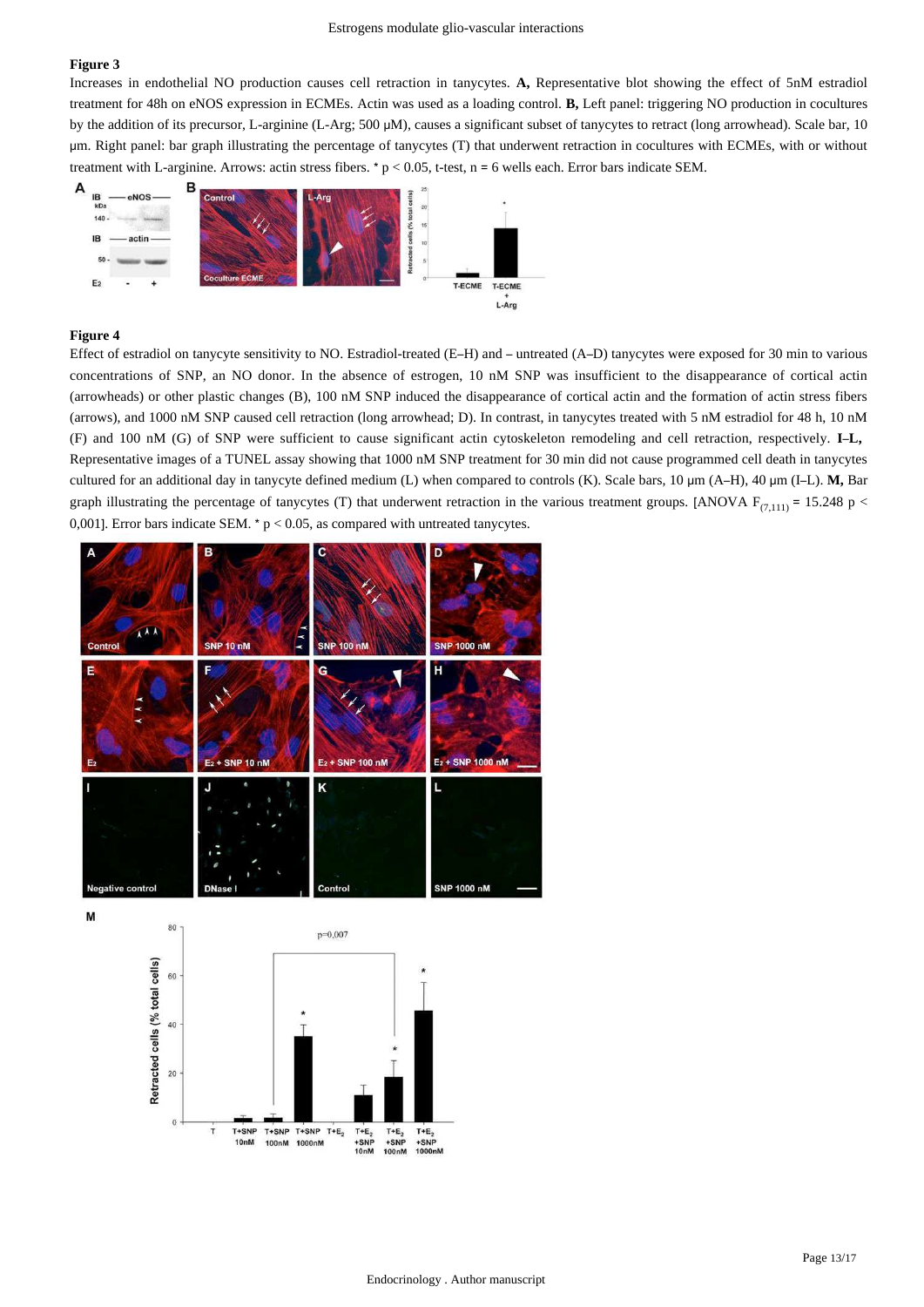The effect of estradiol on tanycytes depends mainly on a COX product. A, Estradiol (5nM) increased the expression of both COX 2 and 1 in tanycytes, but left soluble guanylate cyclase (sGC) expression unchanged. β-Actin was used as a loading control. **B**, Bar graph showing the quantitative analysis of COX 1, COX 2 and sGC protein expression levels in tanycytes treated or not with estradiol during 48h. Levels are expressed as the ratio between the densitometric signal of the protein of interest and that obtained with constitutively expressed actin in each sample. Error bars indicate SEM. \*\*  $p < 0.01$ , \*  $p < 0.05$ , t-test, n = 4.

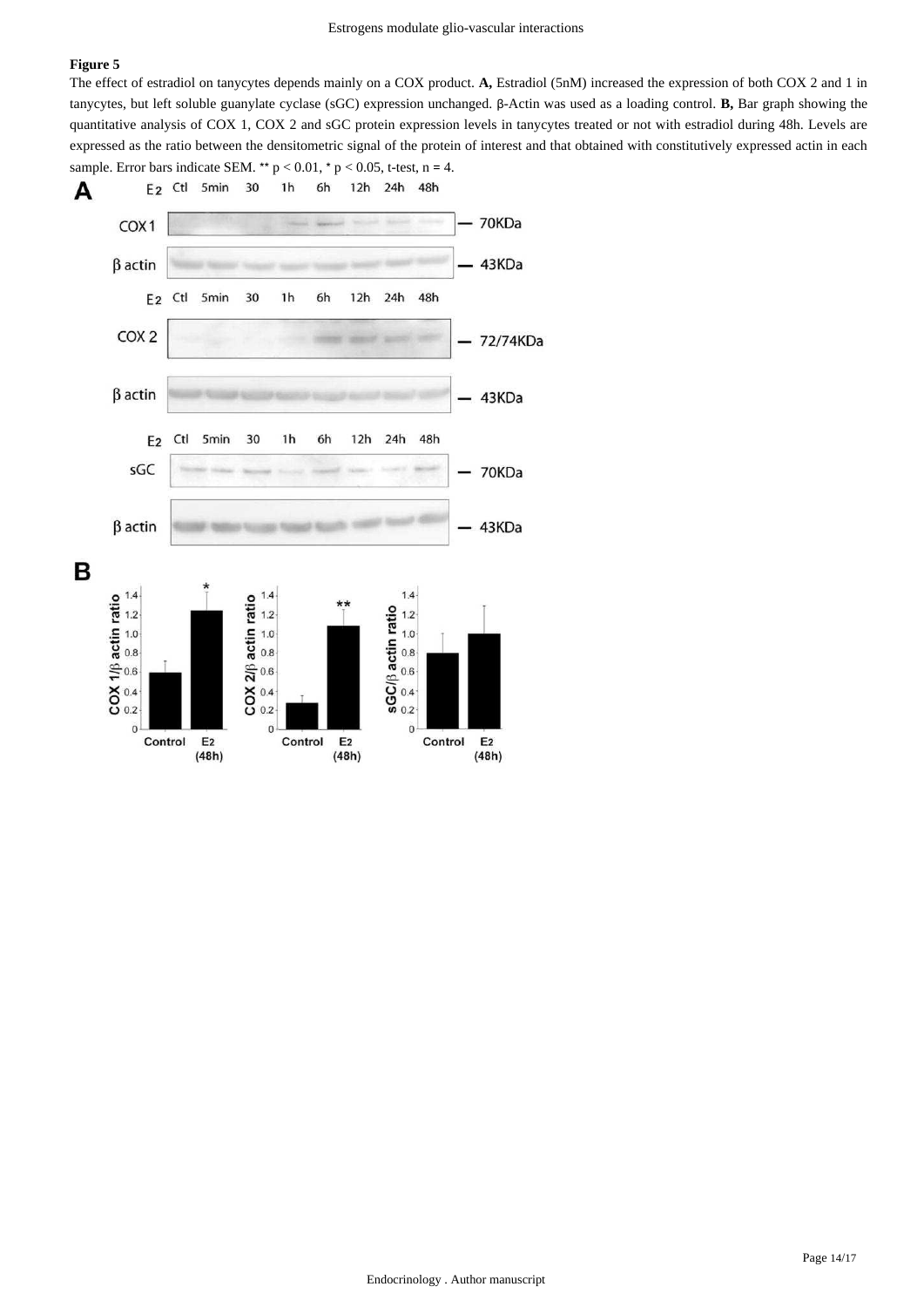PGE<sub>2</sub>, but not cGMP, causes cell retraction in tanycytes. A-D, While a cell-permeable sGC product (Br-cGMP, 280 nM, 30 min) caused stress fiber formation in tanycytes (B), the addition of  $PGE_2$  (280 nM, 30 min), one of the most biologically active of COX products, caused acute tanycyte retraction (C). E, Bar graph illustrating the percentage of tanycytes that underwent retraction under the various treatments. ANOVA  $F_{(3,59)}$  = 104.352 p < 0,001. Error bars indicate SEM. \* p < 0.05, as compared with control.

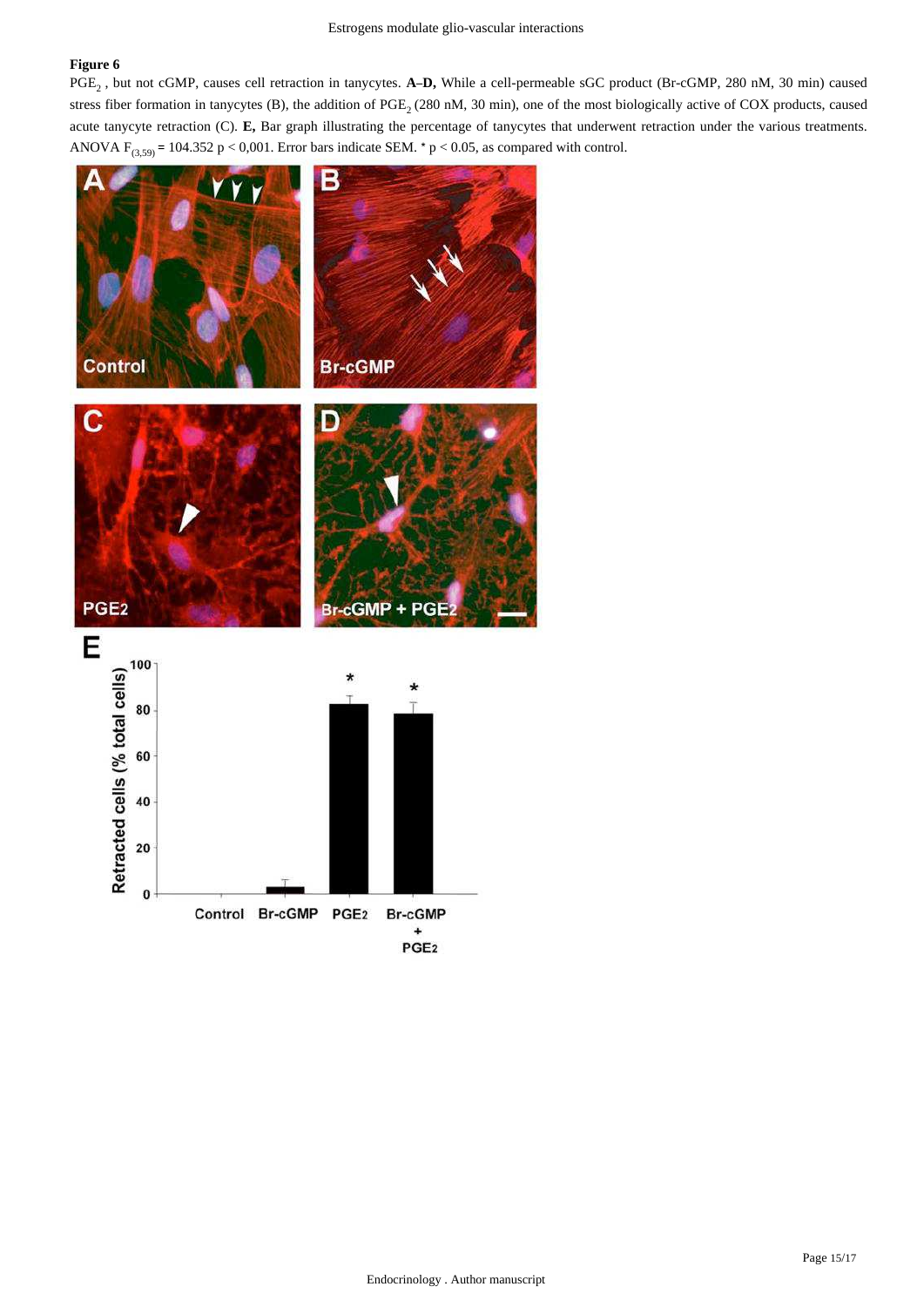C

The COX product PGE, promotes neuroglial plasticity in hypothalamic explants containing the median eminence, causing the advancement of GnRH neurosecretory terminals towards the pericapillary space. A,B, Representative electron micrographs of GnRH immunoreactive axon terminals (15 nm gold particles; long black arrowhead) from female rat median eminence explants incubated for 30 min in the presence (B) or in the absence (A) of PGE<sub>2</sub> (1 µM). A, Under basal unstimulated conditions, GnRH nerve endings (long black arrowhead) were maintained at a distance from the brain basal lamina (white arrow) delineating the pericapillary space (p.s.), by thick enclosing tanycyte end-feet (Tan.). **B,**  PGE, treatment caused the advancement of GnRH axon terminals (long arrowhead) toward the brain basal lamina (white arrow) and the apparent retraction of most of the astroglial sheath (black arrows) from those neurosecretory terminals that were separated from the fenestrated (small arrowhead) portal capillaries (cap.) by only a few nanometers. end., endothelium. Scale bar, 1 μm. C, Quantitative analysis of the spatial distribution of GnRH nerve terminals in the external zone of the median eminence in explants treated with PGE, and in controls (CTL). \*\*  $p = 0.004$  (PGE<sub>2</sub> vs. CTL), t-test, n = 4 hypothalamic explants each. Error bars indicate SEM.